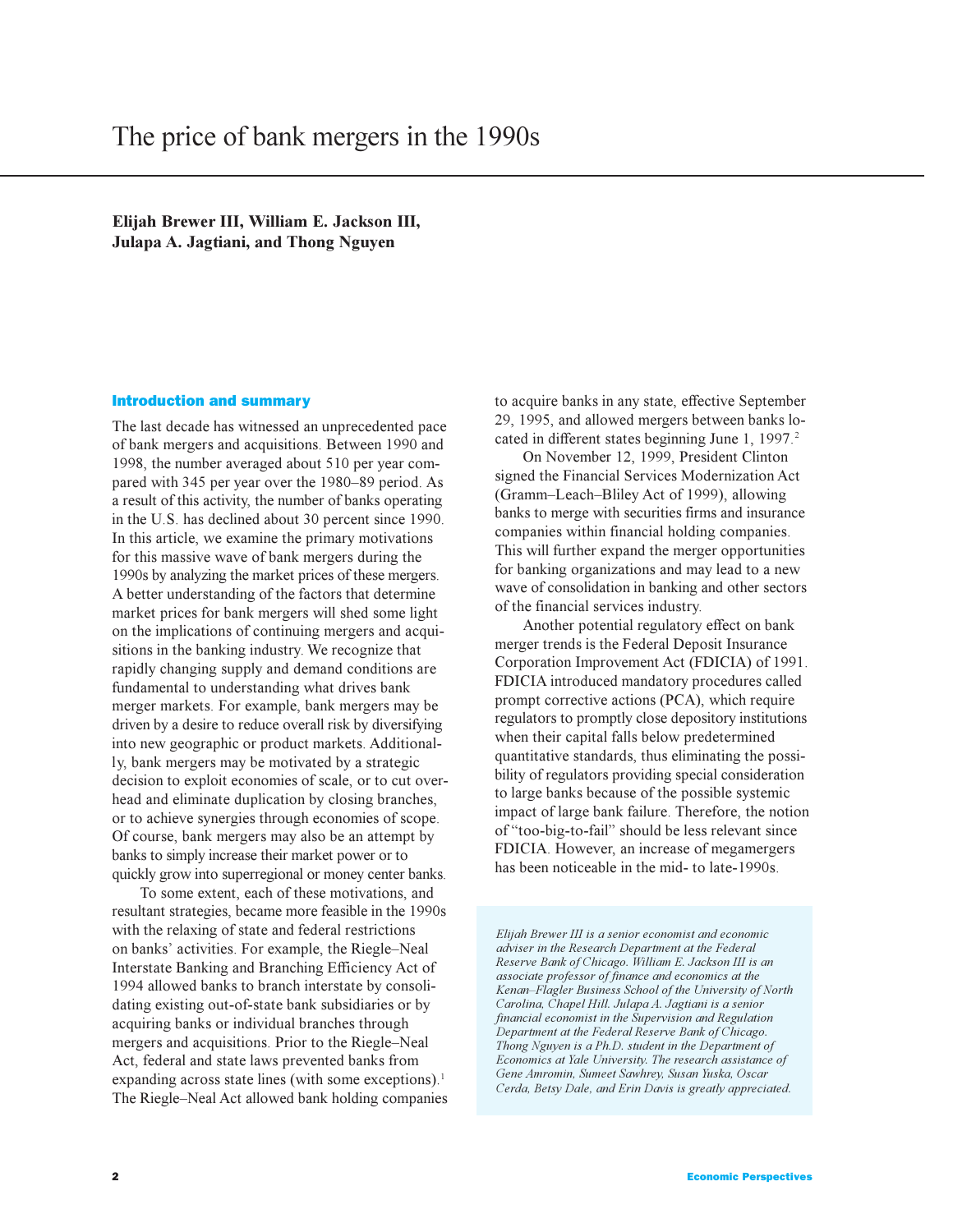Some research suggests that too-big-to-fail may have been one of the reasons for the rise in megamergers in the 1990s (see Kane, 1998)**.** This is an important policy issue because previous research raises the possibility that banking organizations seek to become larger to increase the probability that the FDIC will cover 100 percent of their deposits. While most of the mergers between large publicly traded banks in the early and mid-1980s were not due to attempts to exploit deposit insurance, the too-big-to-fail consideration may have been important in megamergers of the 1990s (Benston, Hunter, and Wall, 1995; Hunter and Wall, 1989; and Boyd and Graham, 1991).<sup>3</sup> In this article, we examine the distinguishing characteristics of these megamergers.

Obviously, merger prices play an important role in the rise in bank mergers in the last decade. We analyze two types of prices commonly employed by both regulators and analysts: the merger bid premiums offered for a target bank, defined as the ratio of the market price offered for the target to the book value of equity of the target bank, and the excess stock returns earned by shareholders of the target bank around the merger announcement date.

We examine whether prices offered to target banks have been increasing over time. Increased prices would tend to make bank owners more willing to sell. There are theoretical reasons why prices must either increase or decrease as restrictions on expansion are reduced (Adkisson and Fraser, 1990). First, prior to Riegle Neal, the number of potential bidders for a given target bank was limited by laws governing intrastate and interstate acquisitions. The removal of these restrictions should increase the demand for target banks as the number of potential bidders increases, resulting in higher acquisition prices. Thus, higher prices should be observed in the post-Riegle-Neal environment.

Alternatively, acquisition prices could be lower when restrictions are removed. Restrictions on geographical expansion form a barrier to entry that provides a bank with a protected niche and permits it to earn excess profits. These excess profits become part of the price in merger negotiations. Decreasing the barriers to entry reduces the excess profits and thereby lowers merger prices. By ensuring that they earn only normal profits, lowering the barriers to entry may increase substitutability among target banks, enlarging—from the acquirer's perspective—the effective supply of alternatives. Under the barriers to entry hypothesis, lower prices should be observed in the post-Riegle-Neal environment.

During the late 1970s and 1980s, individual states took steps, as permitted by the Douglas Amendment

to the Bank Holding Company Act of 1956, to allow acquisition of banks in their states by bank holding companies headquartered in other states. The Bank Holding Company Act permitted multibank holding companies to acquire bank subsidiaries only to the extent allowed by the laws of the state in which the proposed target bank resided. Many states allowed acquisition by holding companies headquartered in only a limited number of states. Other states allowed entry from all states.

States in several regions developed formal compacts or treaties to allow entry from states in the region. The states in the Southeast formed the most cohesive unit, generally allowing entry from other states in the region and excluding entry from states outside the region (Savage, 1993). We use a Southeast indicator to test whether target banks in the Southeast received higher bid premiums than banks in other parts of the country.

In addition to examining how bank merger prices have changed over the 1990s and whether target banks in the Southeast receive higher bid premiums than other banks, we determine how prices are correlated with the financial characteristics of target banks and their market structure. As with any investment, the target bank's value to the acquiring bank should reflect its present discounted value of future net cash flows. At a minimum, the bid price should reflect the stand-alone value of the net assets of the target bank and the net cash flows from higher-valued deposit insurance as a result of the proposed merger.

Market structure, consisting of the number, size distribution, and market share of banks, influences the degree of competition and, thus, determines a bank's profitability. An often used measure of the degree of competition in banking markets is the Herfindahl-Hirschman Index (HHI), which is calculated by adding together the squares of the deposit shares of participants in a banking market and multiplying by 10,000. This index equals 10,000 for a monopoly market, and takes on lower values as more banks enter the market. For example, if there are five firms in a market and their deposit shares are 20 percent each, the HHI would be computed as follows:  $[(.2)^{2} + (.2)^{2} + (.2)^{2} +$  $(.2)^{2} + (.2)^{2}$  | × 10,000 = 2,000. Antitrust regulators use this measure to screen bank merger applications for potential anticompetitive effects.

In theory, target banks in markets with relatively high HHIs and, thus, operating in less competitive markets tend to receive high bid offers. A factor counterbalancing this tendency is the bank merger review process enforcing the U.S. Department of Justice's (DOJ) merger guidelines. This review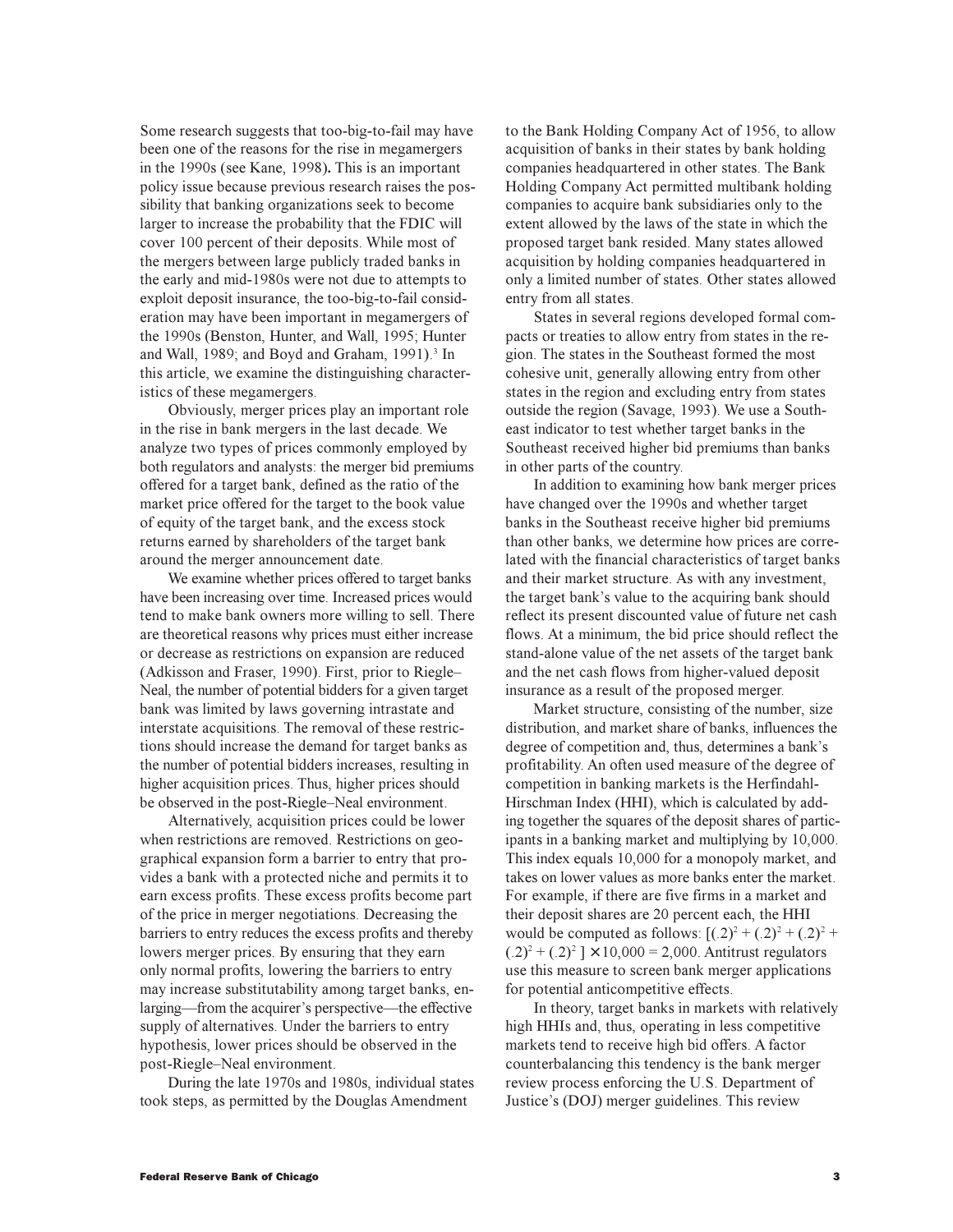process could result in divestitures of banking offices as a condition of approval. Thus, the price an acquirer is willing to pay for a target bank should reflect the probable reaction of the antitrust authorities. If the merger review process works well, participating in a merger does not give banks greater market power. One way to analyze the effectiveness of the process is to determine the effects of market concentration |on bid premiums. Bid premiums should be higher for targets in more concentrated markets.

We find a variety of interesting and important results. We find that higher performing targets, as measured by both return on equity and return on assets, receive higher bids. We also find that the lower the capital-to-deposit ratio, the larger the bid the acquiring bank is willing to offer. This may be because the target bank is funding its assets with relatively cheap funds. Additionally, we find that larger targets' loanto-assets ratios are correlated with larger bid premiums, although this effect is not statistically significant. Bank size is positively related to bid premiums. Market concentration is not significantly correlated with bid premiums, reflecting the difficulties of applying our measure of concentration to banking organizations whose geographic scope and product mix may be broader than the local market area.

Prior to Riegle–Neal, prices paid for target banks in the Southeast regional compact tended to be higher than in other areas, perhaps reflecting the barrier to entry that provides the target in that region with a protected niche and permits it to earn excess profits. After Riegle-Neal, the Southeast effect was not significant. Overall, however, the price for target banks tends to be larger during the post-Riegle-Neal period, possibly because of the increase in the actual or potential number of bidders. Because Riegle-Neal provides increased interstate branching and banking opportunities, the demand for targets should increase as the universe of bidders increases, resulting in higher acquisition prices. Thus, we observe higher prices in the post-Riegle-Neal environment.

To get a better sense of how bank mergers are priced, we use daily stock return data to examine the stock market reaction to news of an announced merger. Results of this test are especially useful to interpret the wave of large bank mergers. If banks are using their increased freedom to merge in a way intended to increase the value of their deposit insurance, then megamergers should generate high bid premiums and, thus, greater than expected stock market returns than other types of mergers. However, bank managers may also pursue mergers to enhance their salary, perquisites, and personal prestige. As a result, high bid premiums for large banking organizations may be

related to several different motivations, many of which will tend to lead to high merger prices.

A countervailing factor in large bank mergers, however, is the difficulty of merging two large banking organization or two organizations of equal size. According to organization theorists, melding cultures in a merger is more difficult and costly when the target is closer in size to the acquirer. If the shortrun costs are a positive function of size and these costs outweigh the value of increased access to deposit insurance, then we would expect to see an inverse relationship between size and merger prices (Benston, Hunter, and Wall, 1995). Our stock return results suggest that the stock market views large bank mergers more favorably than small bank mergers. The unexpected stock returns for large bank targets are more than double those of small targets.

Our results suggest that changes in state and federal banking regulations have a significant impact on bank merger activity in general, and bank merger prices in particular. Furthermore, by restricting the types of merger transactions that can take place, state and federal interstate and intrastate banking laws may have had unintended consequences. Because restrictions on geographical expansion form a barrier to entry that provides a bank with a protected market and permits it to earn excess profits, we observe higher bid premiums in Southeast compact states relative to other parts of the country. Once these restrictions were removed with the passage of Riegle-Neal in 1994, bid premiums were no longer higher in the Southeast states than in other states. However, they rose overall relative to the pre-Riegle-Neal period. Thus, our results show how federal and state regulatory policies that restrict interstate branching and banking may produce very different (and distorted) merger prices relative to policies that are less restrictive and market driven.

Finally, our results provide empirical evidence that when target banks are large, but not megamergers of equals, there is a greater stock market reaction to the merger announcement than for other target banks. This is consistent with the notion that large banks are using their increased freedom to merge in a way intended to increase the value of their deposit insurance. A partial explanation for the recent wave of mergers, especially megamergers, may be the desire of merging institutions to obtain a size level sufficient to place them in the too-big-to-fail category. This is an important issue for policymakers, who are concerned about controlling bank risk-taking propensities and minimizing the loss exposure of the federal deposit insurance funds. Thus, size is important in merger decisions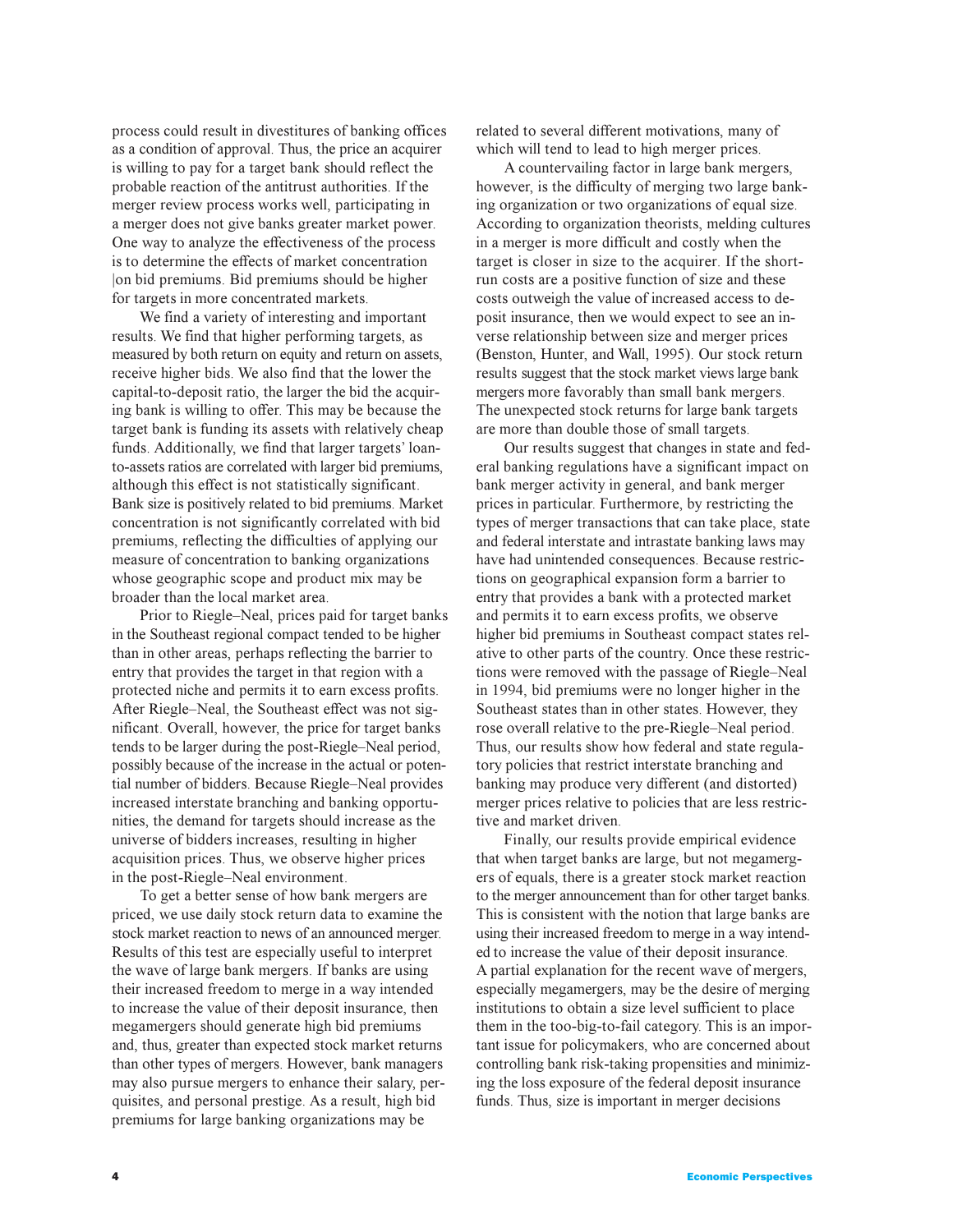because larger institutions may have increased access to deposit insurance. This greater access tends to be reflected in the stock market reactions to merger announcements.

## Regulatory background

## *Opportunity for nationwide branch banking*

Figure 1 shows that the number of banking organizations in the U.S. has decreased by about 40 percent since 1980. This decline is related to the surge in the number of bank mergers-225 per year during the early 1980s compared with 580 per year during the late 1990s. The share of domestic deposits held by the nation's ten largest commercial banks nearly doubled from about 19 percent in 1980 to 37 percent in 1998 (DeYoung, 1999). Table 1 provides further evidence of the consolida-

tion trend in banking, which has occurred contemporaneously with the reduction in restrictions on interstate banking and branching.



As mentioned earlier, under Riegle-Neal, banks have been permitted to engage in nationwide branch banking since June 1, 1997. This liberalization made

|                                          |               | <b>TABLE 1</b>                               |                   |                     |                   |  |
|------------------------------------------|---------------|----------------------------------------------|-------------------|---------------------|-------------------|--|
|                                          |               | <b>Size distribution of commercial banks</b> |                   |                     |                   |  |
|                                          | <b>Number</b> | Percent                                      | <b>Cumulative</b> | <b>Total assets</b> |                   |  |
| Asset size (\$ millions)                 | of banks      | of banks                                     | percent           | <b>Percent</b>      | <b>Cumulative</b> |  |
| A. December 31, 1980                     |               |                                              |                   |                     |                   |  |
| Less than 25                             | 7,233         | 49                                           | 49                | 5                   | $\overline{4}$    |  |
| $25 - 50$                                | 3,566         | 24                                           | 73                | 6                   | 11                |  |
| $50 - 100$                               | 2,048         | 14                                           | 87                | 7                   | 18                |  |
| 100-500                                  | 1,496         | 10                                           | 97                | 15                  | 33                |  |
| 500-1,000                                | 195           | $\mathbf{1}$                                 | 98                | $\overline{7}$      | 40                |  |
| 1,000-5,000                              | 192           | $\mathbf{1}$                                 | 99                | 19                  | 59                |  |
| 5,000-10,000                             | 21            |                                              | 99                | $\overline{7}$      | 66                |  |
| 10,000 or more                           | 18            |                                              | 100               | 34                  | 100               |  |
| <b>Total</b>                             | 14,769        | 100                                          |                   |                     |                   |  |
| <b>B. December 31, 1998</b> <sup>a</sup> |               |                                              |                   |                     |                   |  |
| Less than 25                             | 3,156         | 36                                           | 36                | 3                   | 3                 |  |
| $25 - 50$                                | 2,261         | 26                                           | 62                | 5                   | 8                 |  |
| $50 - 100$                               | 1,700         | 19                                           | 81                | 7                   | 15                |  |
| 100-500                                  | 1,279         | 15                                           | 96                | 14                  | 29                |  |
| 500-1,000                                | 149           | 2                                            | 98                | 6                   | 35                |  |
| 1,000-5,000                              | 114           | $\mathbf{1}$                                 | 99                | 15                  | 50                |  |
| 5,000-10,000                             | 20            |                                              | 99                | 8                   | 58                |  |
| 10,000 or more                           | 25            |                                              | 100               | 42                  | 100               |  |
| <b>Total</b>                             | 8,704         | 100                                          |                   |                     |                   |  |

<sup>a</sup>Adjusted for inflation using the Consumer Price Index (all items,  $1982-84 = 100$ ).

Note: Numbers are rounded to the nearest whole number.

Source: Authors' calculations based on data from *Quarterly Reports of Condition and Income.*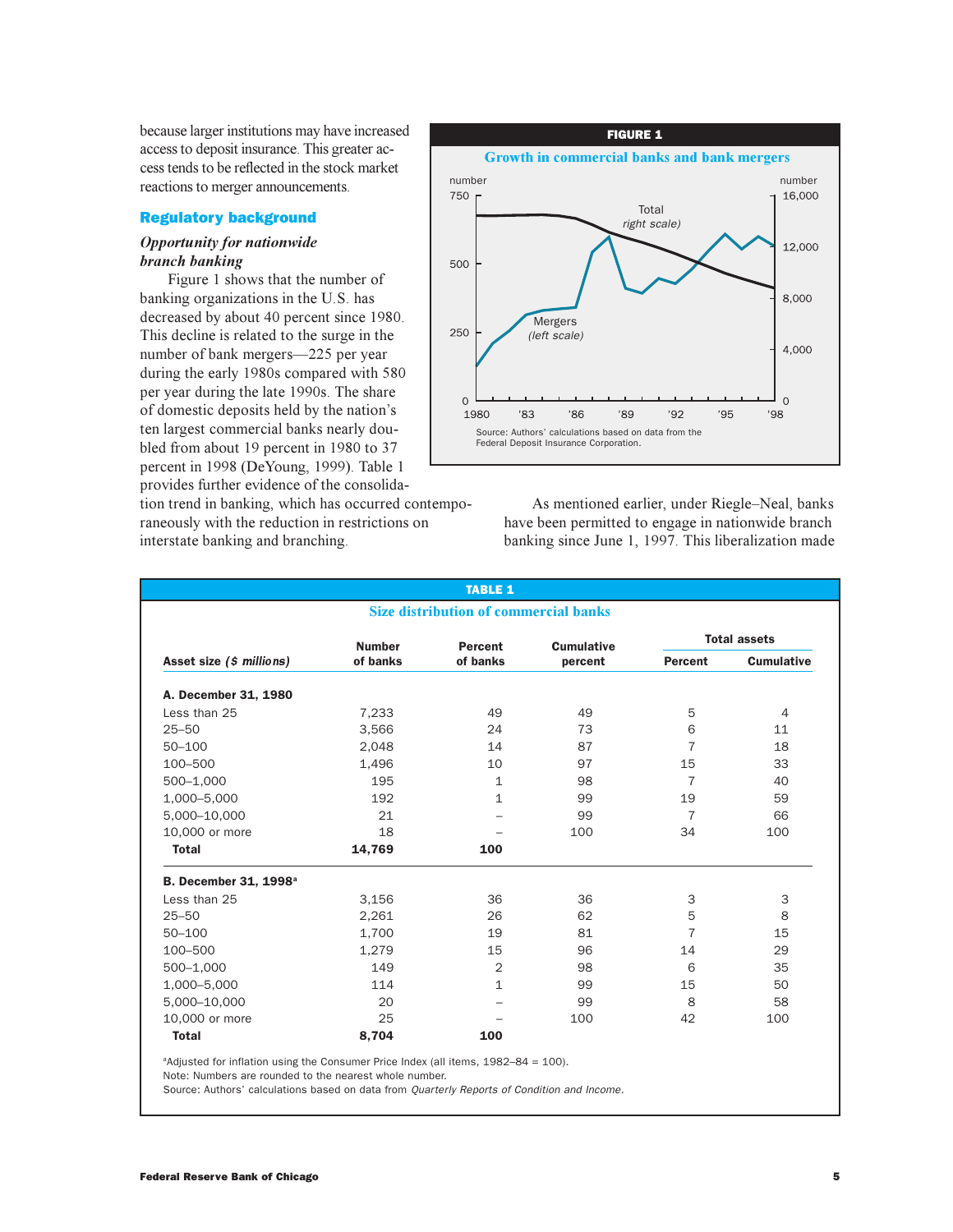possible the merger of large banking organizations to create true nationwide banking in the U.S.

However, Riegle–Neal was only the final piece of legislation in a long line of banking deregulation at the state level. Historically, restrictions on banks ability to expand geographically have been among the primary determinants of the structure of commercial banking in the U.S (Frieder, 1988; and Cornett and De, 1991a). Concerns about undue concentration of banking resources and that banks might exercise their market power by setting high prices and restricting service led to the imposition of restrictions at both the state and national levels. The McFadden Act of 1927 restricted nationally chartered banks' branching ability to the same extent allowed to state-chartered banks. The Bank Holding Company Act of 1956 prevented multibank holding companies (MBHCs) from acquiring existing banks or chartering new banks in states other than their home state. The Douglas Amendment of the 1956 act allowed MBHCs to acquire banks only to the extent permitted by the laws of the state of the target bank. Even the Riegle-Neal Act limits the market share that a banking organization can hold nationwide or in any given state. The act established a 10 percent nationwide deposit concentration limit on organizations making interstate acquisitions and a uniform 30 percent statewide limit (unless a state chooses a different limit).

The first state statutes permitting entry to out-ofstate MBHCs in accordance with the Douglas Amendment were enacted in 1975 and 1982 by Maine and Alaska, respectively. By the late 1980s, 41 states and the District of Columbia had passed similar laws (Amel, 1986; Frieder, 1988; and Cornett and De, 1991a). Moreover, several states formed reciprocal regional banking pacts to allow banks in pact states to acquire targets in other pact states. For example, prior to the Riegle-Neal Act, Wisconsin's regional reciprocal law allowed entry by acquisition for banking organizations from Illinois, Iowa, Indiana, Kentucky, Michigan, Minnesota, Missouri, and Ohio as long as those states allowed acquisitions by Wisconsin banks in their markets (Saunders, 1997).

### *Antitrust statutes and authorities*

The federal statutes that govern bank mergers are the Bank Holding Company Act, the Bank Merger Act of 1960, and section 7 of the Clayton Act of 1914. The DOJ has general enforcement authority over all merger and acquisition activities and has established basic guidelines to cover the evaluation of competitive issues (Jackson, 1992; and Kwast, Starr-McCluer, and Wolken, 1997). Box 1 provides a discussion of the antitrust legal standards.

Under the Bank Merger Act the three federal regulatory agencies—the Board of Governors of the Federal Reserve System, the office of the Comptroller of the Currency (OCC), and the Federal Deposit Insurance Corporation (FDIC)—are required to take into account the competitive effects of a proposed merger. The agency to which a merger application should be submitted depends on the "resultant banking organization." If the resultant banking organization is a nonmember federally insured bank, the application needs to be made to the FDIC. If the resultant banking organization is a state member bank, the application needs to be made to the appropriate Federal Reserve Bank, and if it is a national bank, the merger application should be made to the OCC. In addition to the powers provided in the Bank Merger Act, the Federal Reserve System derives its legal authority over bank mergers from the Bank Holding Company Act, which prohibits a bank holding company from acquiring a bank unless the bank holding company has received prior approval from the Federal Reserve System. The DOJ may prevent consummation of the merger within 30 days of the approval from the relevant federal agency. After this 30-day period, the merger is immune from the DOJ and other private party litigation.

### *Antitrust guidelines*

The regulators have adopted the DOJ's numerical criteria for assessing the impact of a merger or acquisition on competition. These criteria, first issued in 1968, were updated in June 1982 based on the HHI. In evaluating a merger application, antitrust authorities consider both the level of post-merger HHI and the change in the HHI resulting from the proposed transaction (see table 2).<sup>4</sup> If the post-merger market HHI is lower than 1,800 points, or the increase in the index from the pre-merger situation is less than 200 points (or 50 points in industries other than banking), $5$ the merger is presumed to have no anticompetitive effects and is generally approved by regulators. The Federal Reserve uses the acquiring firm's market share as an additional merger screen. A merger is likely to raise concerns if the acquirer's pro forma market share exceeds 35 percent.

When a merger application violates the guidelines, regulators consider *mitigating factors* that would offset the anticompetitive effects of the proposed transaction. These factors include competitive viability of the target, presence of active competition from thrifts and other financial institutions in the market, competition from out-of-market financial institutions, and market attractiveness. These factors are weighted against the increase in concentration. If the increase in concentration is too large to be justified by mitigating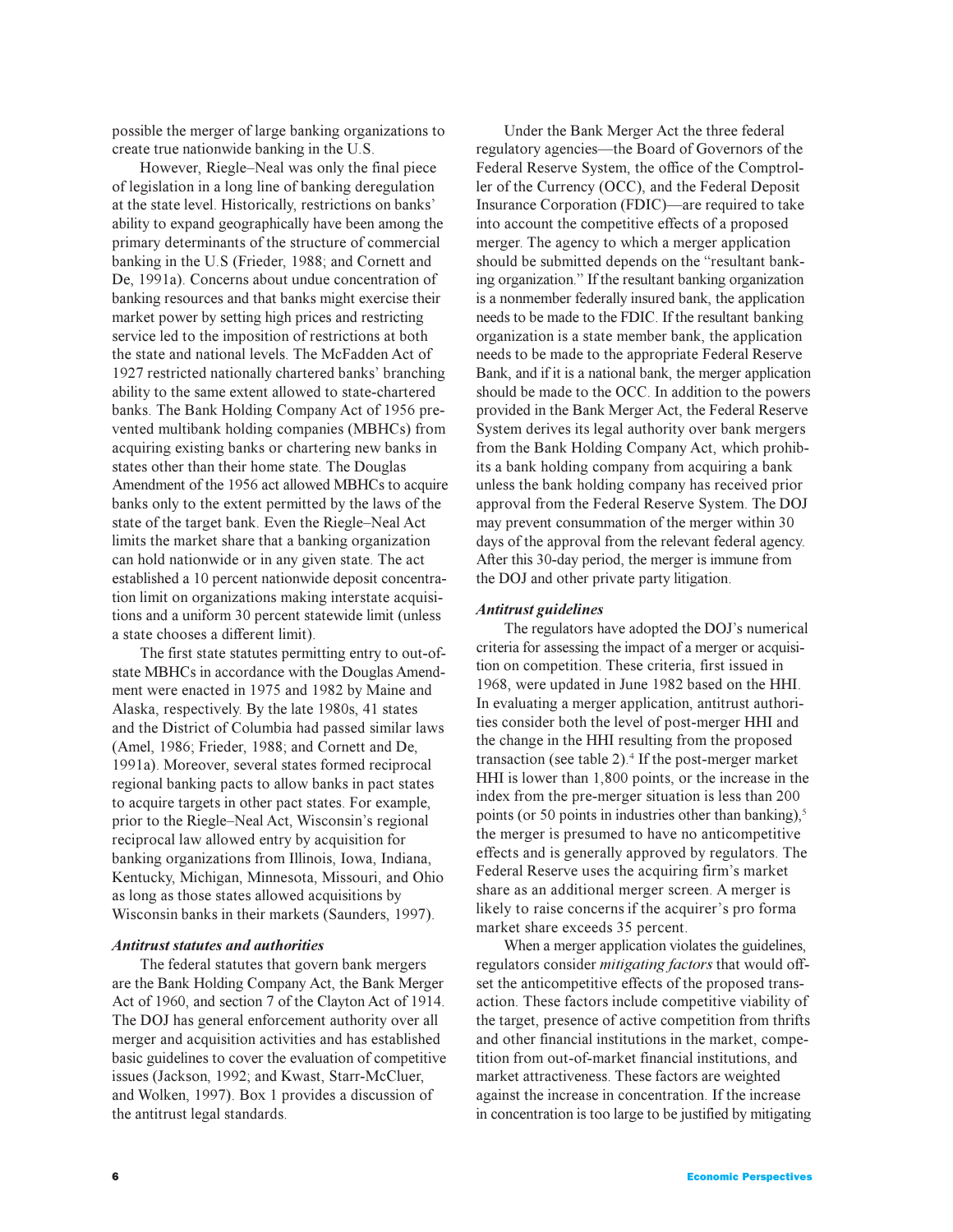## BOX 1

### **Antitrust legal standards**

The major antitrust concern of each of the federal bank regulatory authorities is the competitive effect of mergers and acquisitions. An examination of this issue requires a clear and concise definition of the product and geographical markets in which competition takes place and a standard to measure the competitive effects of each merger (see Jackson, 1992). This framework was not specifically stated in the federal statutes that govern mergers. Instead, it has evolved from three Supreme Court decisions in the 1960s and 1970s: United States vs. Philadelphia National Bank (1963), United States vs. Phillipsburg National Bank and Trust (1970), and United States vs. Connecticut National Bank (1974).<sup>1</sup>

In the Philadelphia National Bank case, the Supreme Court:

- provided the principles by which product and geographic markets should be defined to assess the probable competitive effects of a bank merger or acquisition, and
- noted that commercial banks are unique among financial institutions (including thrifts) in that they alone are permitted by law to accept demand deposits and operate with the benefit of federal deposit insurance.

The court ruled that the relevant product market was the "cluster of commercial banking services" differentiating commercial banking as a unique line of business. Thus, only competing commercial banks were included in the framework for the purposes of analyzing a proposed bank merger under the Clayton Act. The exact definition of cluster was not specifically stated in the court's decision. However, antitrust regulators have used total deposits as a proxy for the ability of commercial banking organizations to provide the cluster of banking services to both businesses and households in a given local banking market (Rhoades, 1987).

In the Philadelphia National Bank case, the court noted that the appropriate geographical market for competitive analysis does not depend on where the parties to a merger do business or compete. Instead, it depends on the geographical structure of the supplier-customer relationships and where a purchaser of products and services can practicably turn for alternative banking services. The court found that convenience of location is essential to effective competition, suggesting that geographical markets for commercial banking are generally considered to be local, for example, within counties or metropolitan statistical areas (Holder, 1993).

In the Phillipsburg National Bank and Trust case (1970), the Supreme Court held that:

- for the purposes of analyzing a proposed merger under the Clayton Act, regulators should consider both the level of concentration and the change in concentration of firms in the appropriate geographical market, and
- a merger application may be accepted if it can be shown that the transaction provides substantial public benefits even though it may violate antitrust guidelines.

The structure-conduct-performance paradigm suggests that market concentration beyond a certain point will likely lead to collusive or monopolistic behavior by banks, a direct violation of the Clayton Act. Banking regulators have thus focused on the anticompetitive issues of bank mergers and acquisitions in terms of the resultant effects on market concentration (Rhoades, 1987).

In the Connecticut National Bank case, the Supreme Court:

- revisited the geographical market definition and ruled that the relevant banking market is not a state but rather a segmented group of bank office areas where a bank would seek business and, as a practical matter, most of its customers would do their banking, and
- concluded that thrift institutions should not be factored into antitrust analysis, but acknowledged that they may be included "when and if saving banks become significant participants in the marketing of bank services to commercial enterprises."

These three court decisions provide the fundamental concepts for analyzing competitive effects of bank mergers and acquisitions. In particular, they hold that 1) the "cluster" of bank products is the relevant product line for competitive analysis; 2) this cluster is typically viewed as being consumed in geographically local banking markets; and 3) market structure is a key determinant of the degree of competition (Kwast, Starr-McCluer, and Wolken, 1997; and Jackson, 1992).

<sup>1</sup> United States vs. Connecticut National Bank, 418 U.S. 656 (1974); United States vs. Phillipsburg National Bank and Trust Company, 399 U.S. 350 (1970), and United States vs. Philadelphia National Bank, 374 U.S. 321 (1963).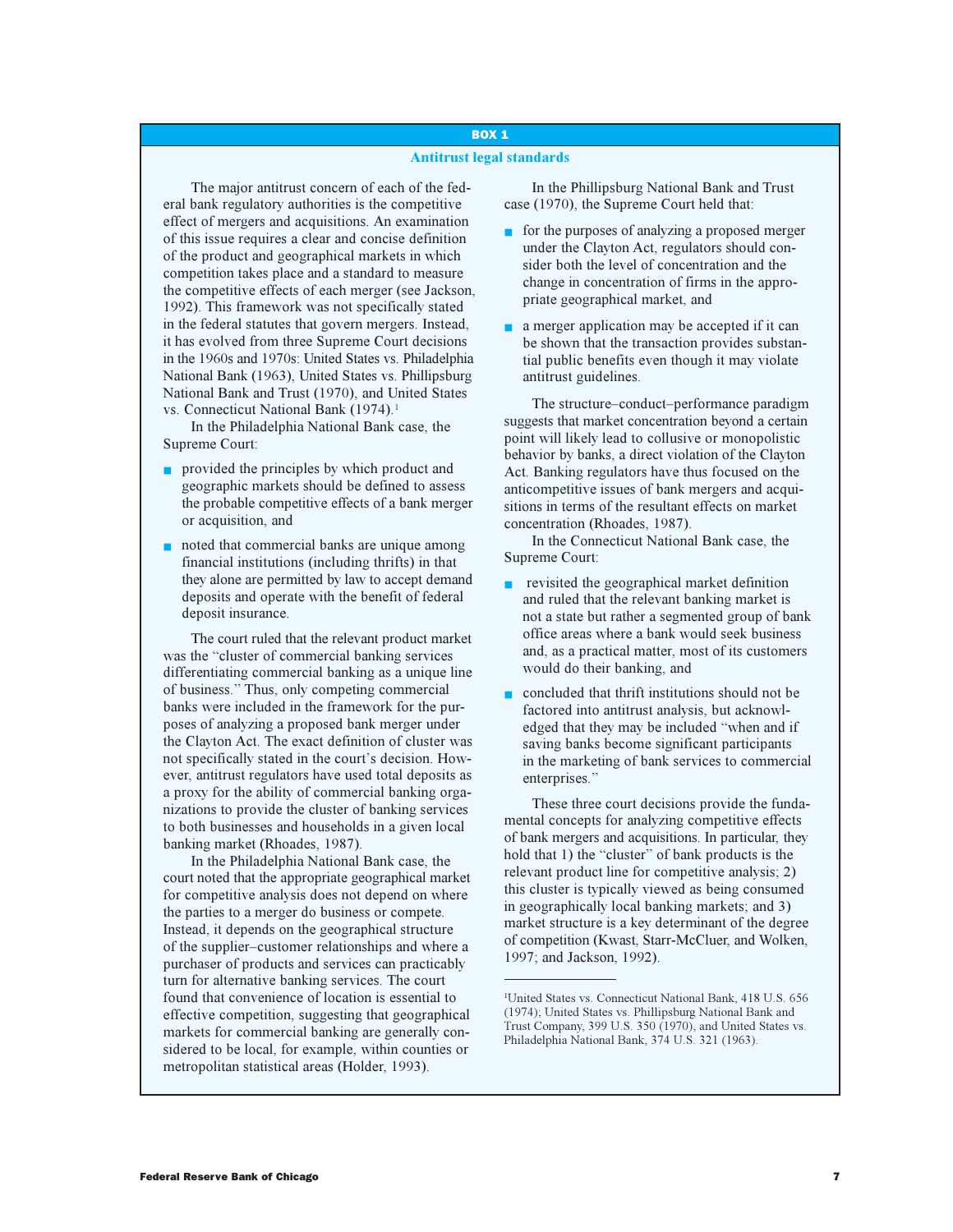### TABLE 2

#### **1982 Department of Justice horizontal merger guidelines**

| Post-merger<br>market concentration                                                                                                                                                                                                                                                                                | <b>Level of HHI</b> | Post-merger change in HHI<br>and likelihood of challenge                                                                                                                                                                                                                                                                                                                                                                                                                                                                                                                                                                                                                                                                         |
|--------------------------------------------------------------------------------------------------------------------------------------------------------------------------------------------------------------------------------------------------------------------------------------------------------------------|---------------------|----------------------------------------------------------------------------------------------------------------------------------------------------------------------------------------------------------------------------------------------------------------------------------------------------------------------------------------------------------------------------------------------------------------------------------------------------------------------------------------------------------------------------------------------------------------------------------------------------------------------------------------------------------------------------------------------------------------------------------|
| Highly concentrated                                                                                                                                                                                                                                                                                                | Greater than 1,800  | Greater than 100—Challenge likely                                                                                                                                                                                                                                                                                                                                                                                                                                                                                                                                                                                                                                                                                                |
|                                                                                                                                                                                                                                                                                                                    |                     | 50 to 100—Depends on other factors <sup>a</sup>                                                                                                                                                                                                                                                                                                                                                                                                                                                                                                                                                                                                                                                                                  |
|                                                                                                                                                                                                                                                                                                                    |                     | Less than 50—Challenge unlikely                                                                                                                                                                                                                                                                                                                                                                                                                                                                                                                                                                                                                                                                                                  |
| Moderately concentrated                                                                                                                                                                                                                                                                                            | 1,000 to 1,800      | Greater than 100—Challenge likely;<br>other factors considered <sup>a</sup>                                                                                                                                                                                                                                                                                                                                                                                                                                                                                                                                                                                                                                                      |
|                                                                                                                                                                                                                                                                                                                    |                     | Less than or equal to 100—Challenge unlikely                                                                                                                                                                                                                                                                                                                                                                                                                                                                                                                                                                                                                                                                                     |
| Unconcentrated                                                                                                                                                                                                                                                                                                     | Less than 1,000     | Any increase—Challenge unlikely                                                                                                                                                                                                                                                                                                                                                                                                                                                                                                                                                                                                                                                                                                  |
| <sup>a</sup> Lead firm provision—A merger is likely to be challenged if the merger is between the lead firm and a firm<br>market, competition from out-of-market financial institutions, and market attractiveness.<br>of competition from limited purpose lenders and other nondepository financial institutions. |                     | with a market share of 1 percent or more provided that the lead firm has a market share of 35 percent or more<br>and is approximately twice the size of the second largest firm in the market. These so-called other factors are often<br>related to ease and profitability of collusion. In banking, they are often referred to as mitigating factors and include<br>competitive viability of the target, presence of active competition from thrifts and other financial institutions in the<br>Note: When released on June 14, 1982, the guidelines in this table applied to all U.S. industries. In 1985, the<br>U.S. Department of Justice modified the 1,800/50 rule for bank mergers to 1,800/200 to recognize the impact |

Source: U.S. Department of Justice, 1982, press release, June 14.

factors, divestiture of some branches and offices may bring the concentration indicator close to or below the DOJ guidelines. Consequently, very few bank mergers are denied due to antitrust concerns. However, the official statistics do not include applications that are voluntarily withdrawn when consultation with regulatory agencies indicates they would be found to be anticompetitive.

## *Effects of geographical deregulation on bank acquisition prices*

The literature suggests two competing hypotheses to explain how geographic deregulation might affect the prices paid for bank acquisitions (Adkisson and Fraser, 1990). Under the *excess demand* theory, prices of acquisitions should increase as restrictions on expansion are reduced. Prior to Riegle–Neal, the number of potential bidders for a target bank was limited by state law governing intrastate and interstate acquisitions.

As noted above, during the late 1970 and 1980s, some states formed regional banking pacts to allow banks to merge with or acquire targets in pact states (see details in table 3). Other states allowed nationwide entry with reciprocal arrangements. As these restrictions are removed, the demand for targets should increase as the universe of bidders increases, resulting in higher acquisition prices. Thus, all else being equal, higher prices should be observed as states liberalize their interstate banking laws and in the post-Riegle-Neal environment.

Conversely, the barrier to entry theory predicts that merger prices will be lower when bank acquisition laws are more liberal. Geographical expansion restrictions form a barrier to entry that provides the target with a protected niche and permits it to earn excess profits. Decreasing the barriers to entry reduces the excess profits and thereby lowers merger prices. By ensuring that they earn only normal profits, lowering the barriers to entry may increase substitutability among target banks, enlarging (from the acquirer's perspective) the effective supply of alternatives. Thus, lower prices should be observed in regional compact states and in the post-Riegle-Neal environment.

There are at least two approaches to calculating the price offered by acquirers for targets. One approach measures the size of the merger premium (or bid premium). More attractive targets receive higher bid premiums. The second approach uses stock return data and is usually called the event study approach. Under this approach, excess returns (or abnormal returns) are computed around the merger announcement date (see box 2).

### Literature review and our contribution

Previous studies on mergers and acquisitions of nonfinancial firms have produced mixed results about the determinants of merger premiums. It is even more complicated to identify the determinants of these premiums in the banking industry due to the high level of governmental regulations and monitoring. In addition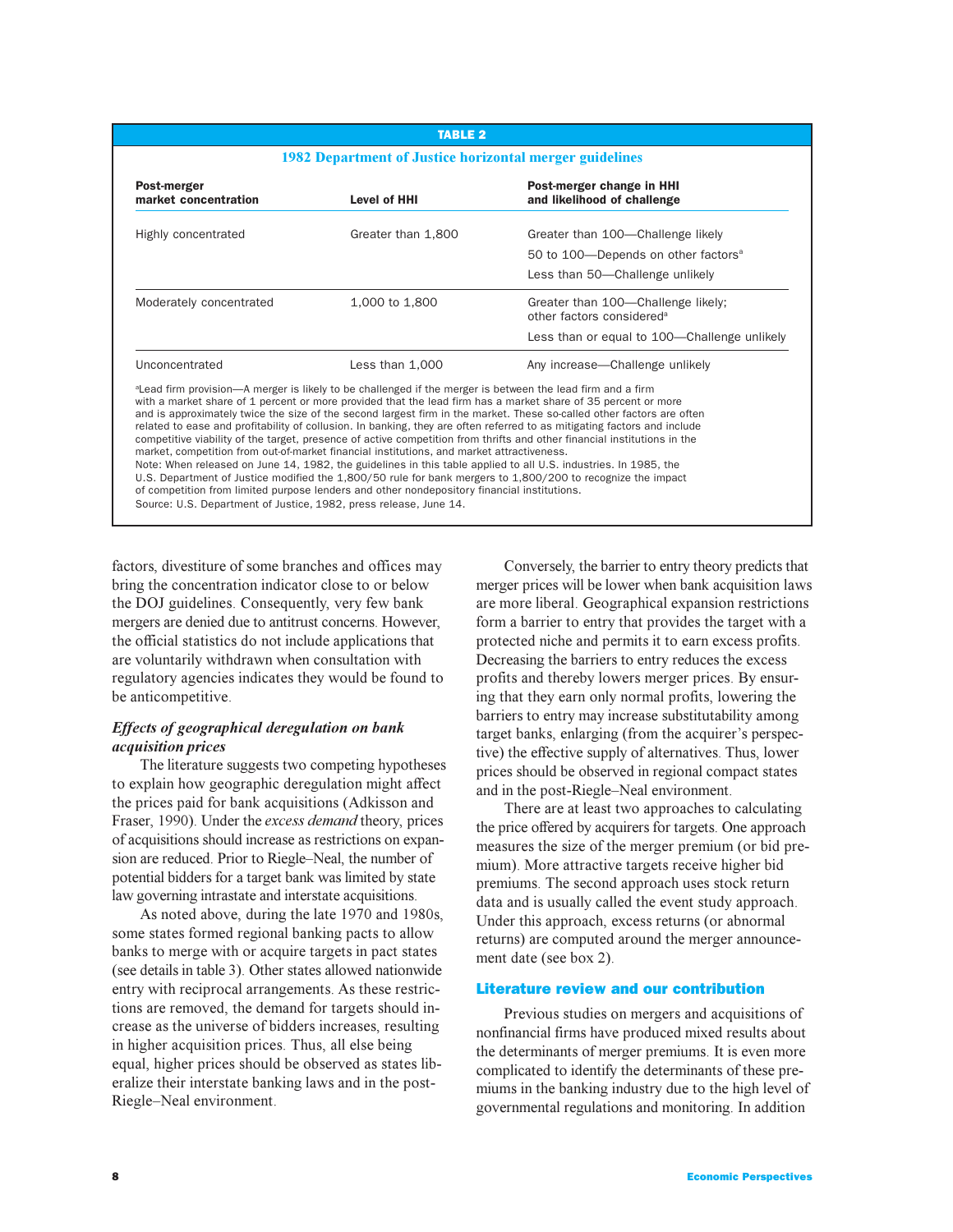|                        | <b>TABLE 3</b>                                                                                                                                             |
|------------------------|------------------------------------------------------------------------------------------------------------------------------------------------------------|
|                        | <b>Interstate banking laws prior to Riegle-Neal Act</b>                                                                                                    |
| <b>State</b>           | Area covered and reciprocity                                                                                                                               |
| Alabama                | Reciprocal, 13 states (AR, FL, GA, KY, LA, MD, MS, NC, SC, TN, TX, VA, WV)                                                                                 |
| Alaska                 | National, no reciprocity                                                                                                                                   |
| Arizona                | National, no reciprocity                                                                                                                                   |
| Arkansas               | Reciprocal, 16 states (AL, FL, GA, KY, LA, MD, MO, MS, NC, NE, OK, SC, TN, TX, VA, WV)                                                                     |
|                        | and DC                                                                                                                                                     |
| California             | National, reciprocal                                                                                                                                       |
| Colorado               | National, no reciprocity                                                                                                                                   |
| Connecticut            | National, reciprocal                                                                                                                                       |
| Delaware               | National, reciprocal                                                                                                                                       |
| District of Columbia   | Reciprocal, 11 states (AL, FL, GA, LA, MD, MS, NC, SC, TN, VA, WV)                                                                                         |
| Florida                | Reciprocal, 11 states (AL, AR, GA, LA, MD, MS, NC, SC, TN, VA, WV) and DC                                                                                  |
| Georgia                | Reciprocal, 11 states (AL, FL, KY, LA, MD, MS, NC, SC, TN, VA, WV) and DC                                                                                  |
| Idaho                  | National, no reciprocity                                                                                                                                   |
| Illinois               | National, reciprocal                                                                                                                                       |
| Indiana                | National, reciprocal                                                                                                                                       |
| lowa                   | Reciprocal, 6 states (IL, MN, MO, NE, SD, WI)                                                                                                              |
| Kansas                 | Reciprocal, 6 states (AR, CO, IA, MO, NE, OK)                                                                                                              |
| Kentucky               | National, reciprocal                                                                                                                                       |
| Louisiana              | National, reciprocal                                                                                                                                       |
| Maine                  | National, no reciprocity                                                                                                                                   |
| Maryland               | Reciprocal, 14 states (AL, AR, DE, FL, GA, KY, LA, MS, NC, PA, SC, TN, VA, WV) and DC                                                                      |
| Massachusetts          | National, reciprocal                                                                                                                                       |
| Michigan               | National, reciprocal                                                                                                                                       |
| Minnesota              | Reciprocal, 16 states (CO, IA, ID, IL, IN, KS, MI, MO, MT, ND, NE, OH, SD, WA, WI, WY)                                                                     |
| Mississippi            | Reciprocal, 13 states (AL, AR, FL, GA, KY, LA, MO, NC, SC, TN, TX, VA, WV)                                                                                 |
| Missouri               | Reciprocal, 8 states (AR, IA, IL, KS, KY, NE, OK, TN)                                                                                                      |
| Montana                | Reciprocal, 7 states (CO, ID, MN, ND, SD, WI, WY)                                                                                                          |
| Nebraska               | National, reciprocal                                                                                                                                       |
| Nevada                 | National, no reciprocity                                                                                                                                   |
| New Hampshire          | National, no reciprocity                                                                                                                                   |
| New Jersey             | National, reciprocal                                                                                                                                       |
| New Mexico             | National, no reciprocity                                                                                                                                   |
| New York               | National, reciprocal                                                                                                                                       |
| North Carolina         | Reciprocal, 13 states (AL, AR, FL, GA, KY, LA, MD, MS, SC, TN, TX, VA, WV) and DC                                                                          |
| North Dakota           | National, reciprocal                                                                                                                                       |
| Ohio                   | National, reciprocal                                                                                                                                       |
| Oklahoma               | National, no reciprocity for initial entry; after initial entry, bank holding company must<br>be from state offering reciprocity or wait 4 years to expand |
| Oregon                 | National, no reciprocity                                                                                                                                   |
| Pennsylvania           | National, reciprocal                                                                                                                                       |
| South Carolina         | Reciprocal, 12 states (AL, AR, FL, GA, KY, LA, MD, MS, NC, TN, VA, WV) and DC                                                                              |
| Rhode Island           | National, reciprocal                                                                                                                                       |
| South Dakota           | National, reciprocal                                                                                                                                       |
| <b>Tennessee</b>       | National, reciprocal                                                                                                                                       |
| Texas                  | National, no reciprocity                                                                                                                                   |
| Utah                   | National, no reciprocity                                                                                                                                   |
| Vermont                | National, reciprocal                                                                                                                                       |
| Virginia               | Reciprocal, 12 states (AL, AR, FL, GA, KY, LA, MD, MS, NC, SC, TN, WV) and DC                                                                              |
| Washington             | National, reciprocal                                                                                                                                       |
| West Virginia          | National, reciprocal                                                                                                                                       |
| Wisconsin              | Reciprocal, 8 states (IA, IL, IN, KY, MI, MN, MO, OH)                                                                                                      |
| Wyoming                | National, no reciprocity                                                                                                                                   |
| Source: Savage (1993). | Note: Hawaii did not enact interstate bank holding company legislation.                                                                                    |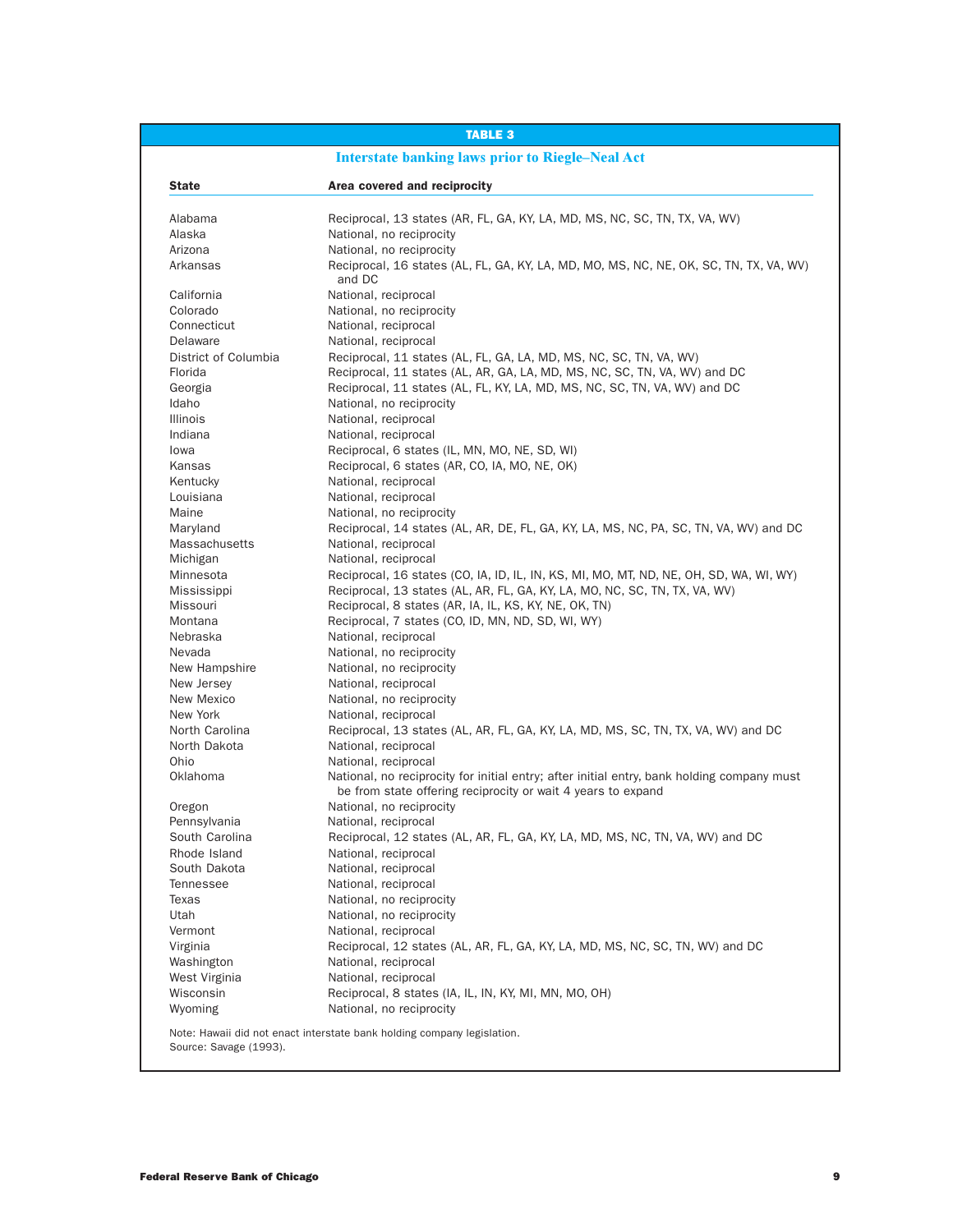## BOX 2

#### **Estimating the stock price impact of mergers**

We estimate the stock price impact of each of these merger announcements by employing a multivariate regression model (MVRM), similar to those used in Schipper and Thompson (1983), Binder (1988), and Cornett and Tehranian (1989). In the MVRM, abnormal returns are obtained by adding a (0,1) binary variable to the right-hand side of the traditional market model to capture the impact of the announcement or "event" date. The model takes the following form:

$$
R_{j,t} = \alpha_j + \beta_{j,1} R_{M,t-2} + \beta_{j,2} R_{M,t-1} + \beta_{j,3} R_{M,t} +
$$
  

$$
\beta_{j,4} R_{M,t+1} + \beta_{j,5} R_{M,t-2} + \sum_{s=0}^{+1} \gamma_{j,s} D_s + \varepsilon_{j,t},
$$

where  $R_{i,t}$  is the return on firm *j* on day *t*;  $R_{M,t}$  is the return on the market portfolio;  $\alpha$ <sub>i</sub> is an intercept coefficient for bank *j*;  $\beta$ <sub>*j*,1*...j*,5</sub> are risk coefficients for the *j*th bank;  $\gamma$  is the effect of the merger announcement event on the *j*th firm;  $D<sub>s</sub>$  is an event binary variable which equals 1 on day  $s$  ( $s = 0$  to +1) in the event window, and 0 otherwise; and  $\varepsilon_{i,t}$  is a random error term which is assumed to be identically distributed normally, independent of the return on the market and the binary variables. We specify the market return at several leads and lags as an explanatory variable to correct for the possibility of nonsynchronous trading, especially of some of the smaller banks (Scholes and Williams, 1977).

With this specification, the estimated parameters γ*j* measure the daily abnormal returns associated with a merger announcement. We are testing for daily intercept shifts in the interval day  $0$  to day  $+1$ . Since this interval is "dummied out," the observations in the day  $0$  to day  $+1$  interval do not influence the estimate of the intercept. Only those

to characteristics of the deal, the target, and the acquiring banks, regulatory environments in both acquiring and target bank states tend to affect the bid premiums (see Palia, 1993). The analysis of bank merger premiums is further complicated by regulatory uncertainty (see Desai and Stover, 1985). All bank mergers require time-consuming regulatory approval, making hostile takeovers extremely difficult to execute.

Previous bank studies (Beatty, Santomero, and Smirlock, 1987; Cheng, Gup, and Wall, 1989; Fraser and Kolari, 1988; Rogowski and Simonson, 1989; and Rose, 1991), find that asset size, profitability, management, leverage, means of payment, and

observations without dummies determine the value of the intercept.

We estimate the target bank's cumulative abnormal stock market returns over the two trading day period that includes the announcement date and the day after. The two-day cumulative abnormal returns (*CAR*) around the merger announcement date  $(t = 0$  and  $+1)$  are then calculated by adding  $γ<sub>i0</sub>$  and  $γ<sub>i1</sub>$ . The standardized cumulative abnormal returns are computed using a procedure reported in Bradley, Desai, and Kim (1988), and Stultz, Walking, and Song (1990). First, the standardized abnormal return to the *j*th security on day  $t(SAR_{i,t})$ is computed using the following equation:

$$
SAR_{j,t} = AR_{j,t} / \left[ \sigma_j \left( 1 + \frac{1}{T_j} + \frac{(R_{m,t} - \overline{R_m})^2}{\sum_{\tau=1}^{T_j} (R_{m,\tau} - \overline{R_m})^2} \right)^{1/2} \right],
$$

where  $AR_i$ , is the abnormal return to the *j*th security on day *t*,  $\overleftrightarrow{S}_i$  is the standard deviation of the residuals in the market model estimation period,  $T<sub>j</sub>$  is the number of days in the estimation period,  $R_{n}$  is the return on the market portfolio on day *t*, and  $\overline{R}_m$  is the mean return on the market portfolio over the estimation period.

The *SAR*<sub>*j*</sub> is then used to obtain the standardized cumulative abnormal returns over the two event days:

$$
SAR_{j,t} = \left[\sum_{t=1}^{2} SAR_{j,t}\right] / \sqrt{2}.
$$

whether the mergers are interstate or intrastate are significant in determining the bid premiums or explaining the stock market's reaction to bank merger announcements.

The literature suggests that size is important in determining the bid premiums offered to the target, but less important in determining the abnormal returns. For example, Desai and Stover (1985) find that the relative size of target and acquiring banks has no significant impact on the abnormal returns around the announcement date. However, Shawky, Kilb, and Staas (1996) find that smaller targets tend to be offered a larger bid premium, and Palia (1993) finds that the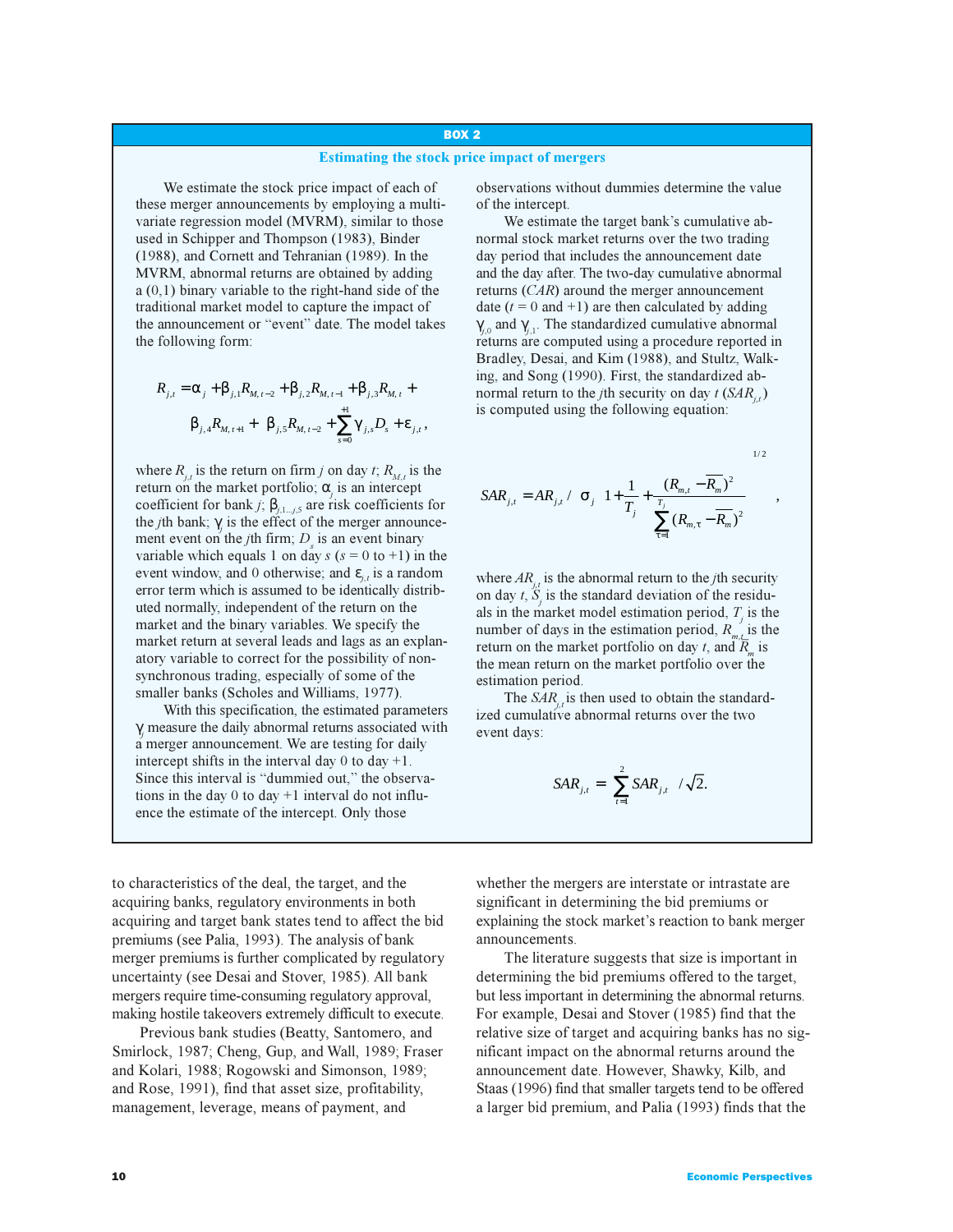relative size of targets and acquiring banks is important in explaining the variation in the bid premiums.

With regard to profitability and capital, Shawky, Kilb, and Staas (1996) find that higher bid premiums tend to be offered to target banks with larger returns on equity and those with higher leverage. The latter result suggests that higher leverage may be associated with more efficient use of capital.

Whether the merger deals are stock exchange offers or cash offers may also affect the abnormal returns and the bid premiums-because of the differential tax implications associated with these offers. The market may view a cash offer positively for the acquirer, because it allows the acquiring bank to increase the depreciation tax shield as the depreciation basis of the acquired assets rises to the market value. However, the market may view it negatively for the target, because it imposes a greater immediate tax burden on target shareholders. However, the market may view a cash offer negatively for the acquirer and positively for the target if the acquirer's share price is relatively overvalued. Shawky, Kilb, and Staas (1996) find that the bid premiums offered to target banks are larger for stock deals (rather than cash payment), supporting the acquirer's overvalued stock hypothesis. However, Cornett and De (1991b) find that mergers financed with only stock or only cash produce higher abnormal returns to target shareholders than those financed with combinations of stock and cash. Interestingly, previous studies on nonbank mergers find medium of payment to be unimportant (Eckbo and Langohr, 1989; and Travlos, 1987).

Rhoades (1987) suggests that geographical expansion may be a primary motivation for bank mergers. Palia (1993) and Shawky, Kilb, and Staas (1996) find that the bid premiums offered to target banks are larger for out-of-state mergers than intrastate mergers. Using interstate bank mergers, Cornett and De (1991a) find significant positive announcement period abnormal returns for both target and acquiring banks. Again, this contrasts with findings for nonbank mergers, suggesting that bank mergers are different and, thus, the results for nonbank mergers cannot be generalized to the banking sector.

Examining the postmerger performance of large bank mergers between 1982 and 1987, Cornett and Tehranian (1992) find that merged banks tend to perform better than the banking industry overall. This superior performance resulted from improvements in the merged banks' ability to attract loans and deposits, employee productivity, and asset growth. (For a recent literature review on bank merger performance, see Berger, DeYoung, Genay, and Udell, 2000.)

Cornett and Tehranian (1992) examine operating cash flows as well as several accounting variables of the merged banks for one to three years after the mergers. Recognizing that accounting data are not perfect measures of economic performance, they utilize both accounting and market data to determine whether stock price gains associated with mergers announcement (short run) are the result of real economic gains (long run). Interestingly, they find a significant correlation between announcement-period abnormal stock returns and the various long-term performance measures, and conclude that market participants are able to identify in advance the improved performance associated with bank acquisitions.<sup>6</sup> We focus on short-term performance, using market data, rather than testing whether mergers will result in efficiency gains or improved long-run performance.

Overall, the empirical results presented in the previous studies have been mixed and largely depend on the sample period, sample observations, and methodology. We reexamine this issue using more recent and more complete data on bank mergers. Our results are more applicable to current policy issues than previous studies, given the rapidly evolving environment the banking industry faces.

## The data

We obtained details of all bank mergers and acquisitions from 1990 to mid-1998 from the Security Data Corporation (SDC). To be included in our sample, both the target and bidding banks must be publicly traded.<sup>7</sup> We obtained financial data from the quarterly call reports and bank holding company Y9 reports, as of yearend prior to the merger announcement date. Stock market returns for target banks and the stock market index are from the Center for Research in Security Prices data tape. The merger announcement date, target name, acquirer name, value of the deal, bid premium, and other characteristics of the merger announcement are from the SDC database. We obtained the HHIs for various banking markets from the Board of Governors of the Federal Reserve System.

Banking agencies consider a local, economically integrated area to be a banking market. In practice, this usually means a city, a metropolitan statistical area (MSA), or a rural county. We matched the target bank's headquarters with an MSA or county. This does not allow us to consider a target bank present in several different market areas and points to the difficulty of using local market concentration measures for banking organizations that have broad geographical scope and product mix. The price that a bank offers (or accepts) reflects the activities of the entire organization.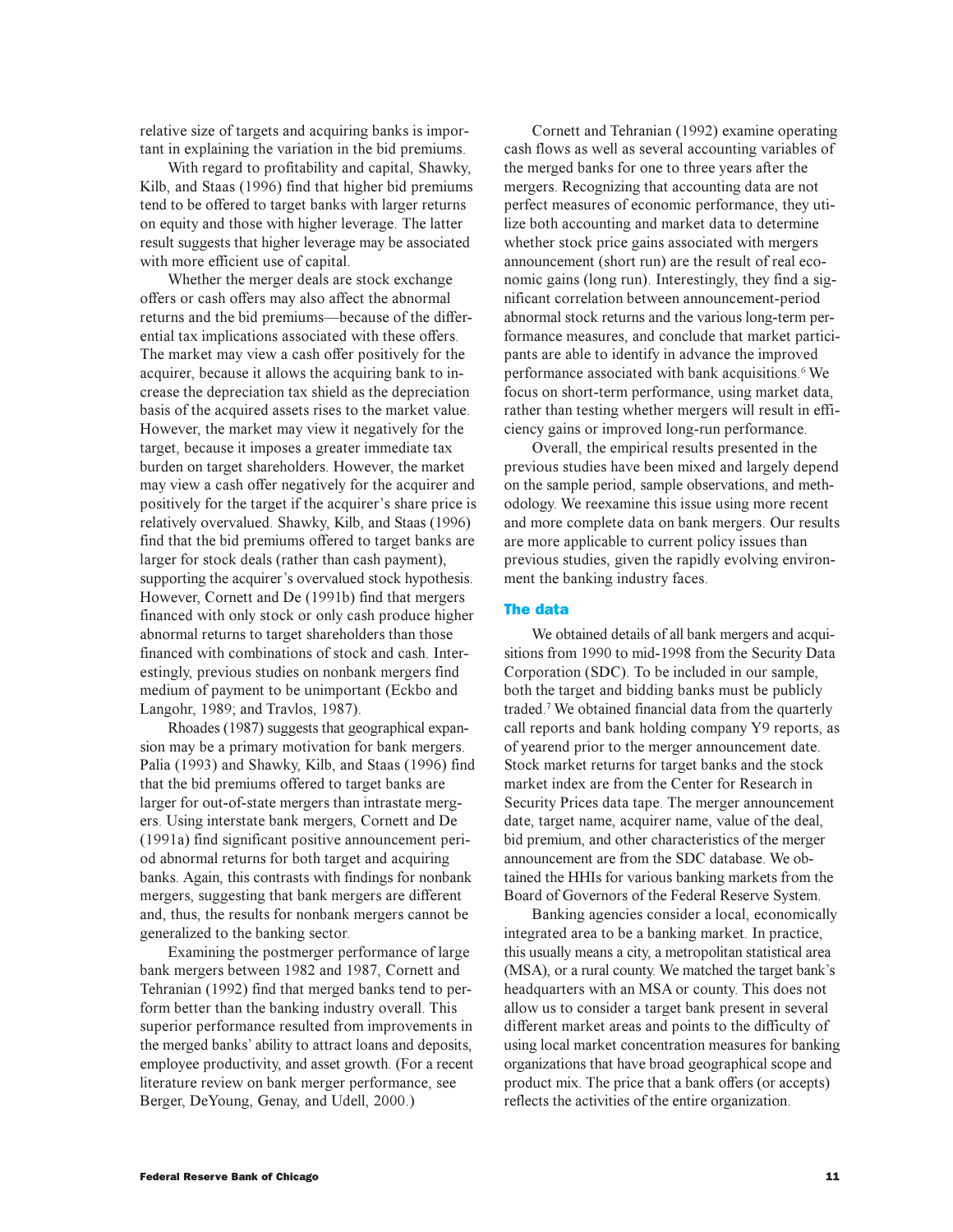### The methodology

We use a *regression model* that relates a target bank bid premium to profitability, asset size, financial leverage, loan quality, Southeast indicator variable, Riegle–Neal indicator variable, and a concentration measure. A formal discussion of the model is presented in box 3.

To capture the profitability of a target banking organization, we include the return on equity and the return on assets in the year before the merger announcement date. We expect the sign on profitability to be positive, as higher profits are more attractive.

We include a variable that measures the size of each target. Bank size, as measured by the natural logarithm of total assets, may be either positively or negatively associated with the attractiveness of a given target. A positive coefficient for this variable would be consistent with the hypothesis that potential bidders look for significant targets that participate in significant markets. A negative coefficient, if found, may reflect the cost of melding the culture of a large target bank with that of the acquirer.

Banking organizations are required by regulation to meet minimum capital requirements. This regulation is aimed at reducing the risk-taking propensities of bank shareholders. That is, capital acts as a form of co-insurance with federal deposit insurance. We include the leverage ratio, defined as the capital-to-deposit ratio, in the year before the merger announcement date. We expect the sign on the leverage ratio to be negative. A high capital-to-deposit ratio may be an indication that the target banking organization is using capital inefficiently. This argument is consistent with Beatty, Santomero, and Smirlock (1987), Fraser and Kolari (1988), and Rogowski and Simonson (1989). A well-capitalized acquirer seeks target banks that offer an ample inexpensive source of funds.

Because loans are usually the most illiquid and subject to the greatest default risk of all bank assets, a bank's risk is greatly influenced by the quality of its loan portfolio. The ratio of loans to total assets measures the potential effects of loan losses on assets and equity and the illiquidity of assets. According to our hypothesis, the greater the proportion of loans to

## BOX 3 **The model**

The following basic specification is used to examine the factors that are correlated with the bid premium offered for the target (*BVPREM*):

1) 
$$
BVPREM_{j,i} = \alpha_0 + \alpha_1 PROFIT_{j,i} + \alpha_2LEV_{j,i} + \alpha_3 SIZE_{j,i} + \alpha_4 LOAN_{j,i} + \alpha_5 CHARGE_{j,i} + \alpha_6 MEQUAL_{j,i} + \alpha_7 IHRIFT_{j,i} + \alpha_8 SEAST_{j,i} + \alpha_9 RNEAL_{j,i} + \varepsilon_{j,i},
$$

where *PROFIT* is a measure of profitability of the target one-year before the merger announcement date; *LEV* is the capital-to-deposit ratio one year before the merger announcement date; *SIZE* is the natural logarithm of total assets of the target banking organization; *LOAN* is ratio of total loans to total assets; *CHARGE* is the ratio of net chargeoffs- to-loans; *MEQUAL* is an indicator variable that is equal to one if the target and the acquirer are of equal asset size and zero otherwise; *THRIFT* is an indicator variable that is equal to one if the target is a savings and loan association and zero otherwise; *SEAST* is an indicator variable that is equal to one if the target and acquirer are located in the Southeast regional compact

(AL, AR, FL, GA, KY, LA, MD, MS, NC, SC, TN, VA, and DC) and zero otherwise; *RNEAL* is an indicator variable that is equal to one if the merger announcement date is after 1994 and zero otherwise; and ε*j,t* is a random error term. The *MEQUAL* variable is included in the equation to determine whether banks involved in mergers of equals are offered a different price than other banks. The *THRIFT* variable is included in the equation to control for the different charter between banking organizations and thrift institutions. The *SEAST* variable is included to capture whether the southeast regional compact led to differences in bid premium. This indicator variable absorbs the effects of all factors that are common to banking organizations in the Southeast. The *RNEAL* variable is included to capture the impact of the Riegle-Neal Act on bid premiums.

In some specifications, we include indicator variables for the year of the announcement date of the acquisitions that range between 1990 and mid-1998. These variables are introduced to account for the effect of omitted macroeconomic and other variables that may influence the overall level of acquisition activity over time and, thus, the merger premium paid for a given transaction.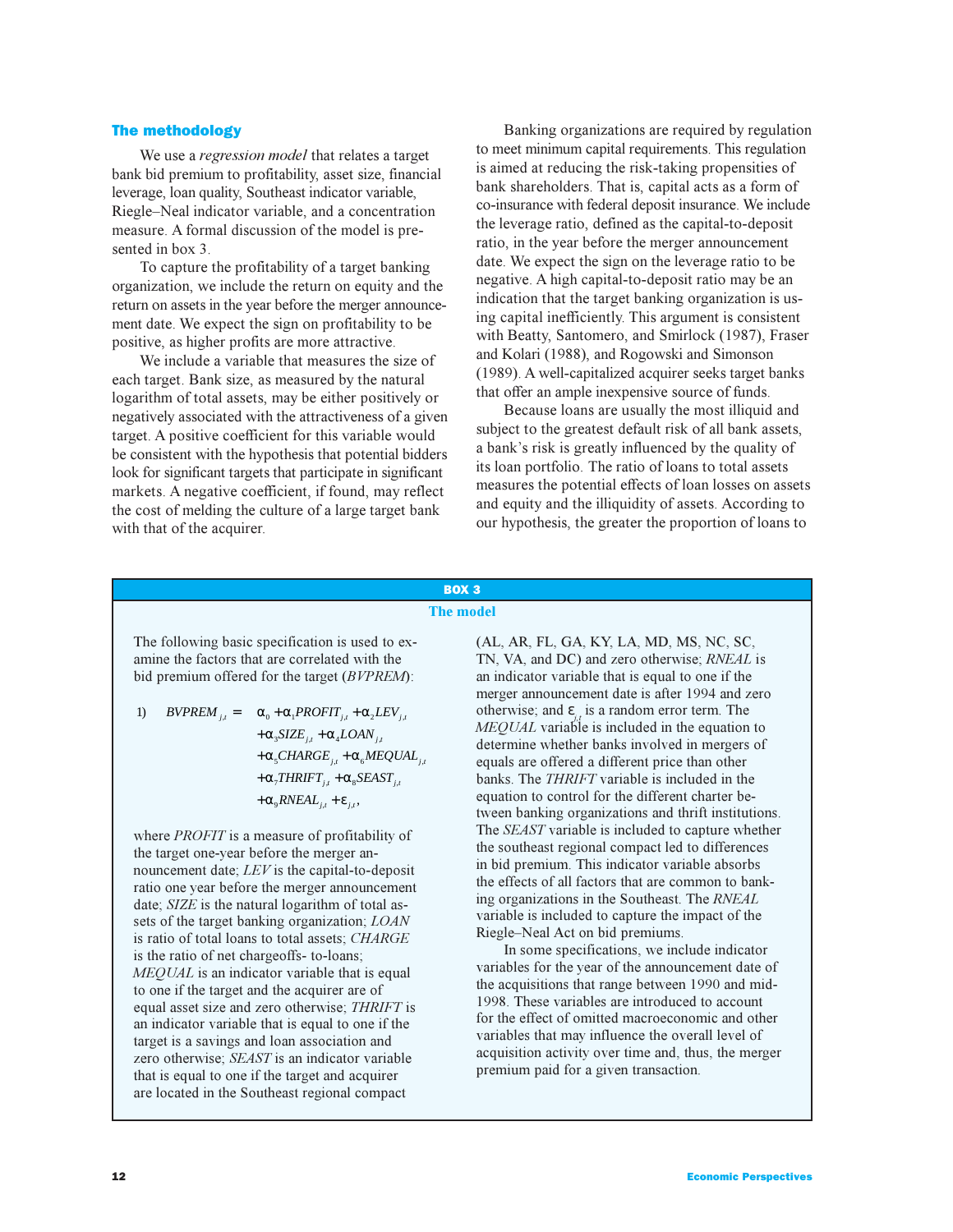total assets, the greater the potential for loan losses and the lower the liquidity of assets, *ceteris paribus*. Everything else held constant, this should lead to a lower bid premium. However, because loans offer the potential for geographical diversification, the loan portfolio could have a positive impact on the bid premium. Thus, we include the ratio of net chargeoffs to loans to capture asset quality more directly.

Another hypothesis we examine is whether state and federal laws on interstate and intrastate branching and banking influence the price offered for target banks. To capture whether the Southeast regional compact led to differences in bid premiums, we include a Southeast indicator variable, which absorbs the effects of all factors that are common to banks in the Southeast.

Our regression equation also includes an indicator variable that captures the impact of the Riegle–Neal Act on the bid premium. A positive coefficient on this variable is consistent with the notion that the universe of actual or potential bidder has increased, resulting in higher acquisition prices. A negative coefficient is consistent with the notion that liberalization of interstate banking laws reduces excess profits, leading to lower merger prices.

Finally, we include indicator variables for the year of the merger announcement date from 1990 to mid-1998 to account for the effects of omitted macroeconomic and other variables that may influence the level of acquisition activity over time and, thus, the merger premium paid for a given transaction.

### The results

Table 4 provides a summary of selected financial characteristics of the target, bid premiums, and cumulative abnormal returns (CAR). The standardized cumulative abnormal returns (SCAR) are the cumulative abnormal returns adjusted for the error in forecasting the returns (see box 2). The results show that targets with lower capital-to-asset ratios and higher profitability (larger return on assets) tend to obtain larger stock price gains, as measured by CAR and SCAR, around the merger announcement date than those with high capital-to-asset ratios or lower profitability. In addition, the stock market abnormal returns around the announcement of the merger seem to be larger at

|                                                                    |                 | <b>TABLE 4</b>            |                    |                 |               |  |
|--------------------------------------------------------------------|-----------------|---------------------------|--------------------|-----------------|---------------|--|
| Selected financial characteristics of target and price information |                 |                           |                    |                 |               |  |
|                                                                    | <b>Ouartile</b> | Range %                   | <b>Mean values</b> |                 |               |  |
| <b>Financial characteristics</b>                                   | $(1 = lowest)$  | (of explanatory variable) | <b>CAR (%)</b>     | <b>SCAR (%)</b> | <b>BVPREM</b> |  |
| Book value of capital/total assets                                 | 1               | $2.2 - 6.8$               | 14.0               | 5.1             | 2.1           |  |
|                                                                    | $\overline{2}$  | $6.8 - 8.1$               | 11.0               | 4.2             | 2.4           |  |
|                                                                    | 3               | $8.1 - 9.4$               | 12.5               | 4.8             | 2.1           |  |
|                                                                    | 4               | $9.4 - 25.4$              | 8.3                | 3.4             | 2.2           |  |
| Total loans/total assets                                           | $\mathbf 1$     | $22.3 - 55.5$             | 12.1               | 4.8             | 1.9           |  |
|                                                                    | $\overline{2}$  | 55.5-63.5                 | 13.3               | 5.3             | 2.3           |  |
|                                                                    | 3               | 63.5-68.9                 | 9.2                | 3.9             | 2.3           |  |
|                                                                    | $\overline{4}$  | 68.9-89.2                 | 11.1               | 3.5             | 2.2           |  |
| Total assets (in millions)                                         | 1               | $35.7 - 272.0$            | 11.4               | 3.6             | 2.1           |  |
|                                                                    | $\overline{2}$  | 272.0-902.3               | 13.2               | 4.4             | 2.0           |  |
|                                                                    | 3               | 902.3-3,276.1             | 10.2               | 4.1             | 2.3           |  |
|                                                                    | 4               | 3,276.1-260,159           | 11.0               | 5.5             | 2.2           |  |
| Return on assets                                                   | 1               | $-1.3 - 0.4$              | 10.8               | 3.6             | 1.6           |  |
|                                                                    | 2               | $0.4 - 0.9$               | 12.9               | 4.8             | 2.1           |  |
|                                                                    | 3               | $0.9 - 1.2$               | 10.5               | 3.9             | 2.2           |  |
|                                                                    | $\overline{4}$  | $1.2 - 2.2$               | 11.5               | 5.2             | 2.8           |  |
| Riegle-Neal (0 before act, 1 after)                                | $\mathbf{O}$    | 96 (122)                  | 13.0               | 4.1             | 1.7           |  |
|                                                                    | 1               | 146 (205)                 | 10.4               | 4.6             | 2.4           |  |
|                                                                    |                 |                           |                    |                 |               |  |

Notes: CAR is cumulative abnormal returns; SCAR is standardized cumulative abnormal returns; BVPREM is the bid premium offered for the target. CAR and SCAR means are computed using data for a subsample of 242 acquirer institutions. Number of observations in parentheses is out of the 327 observations constituting the entire sample.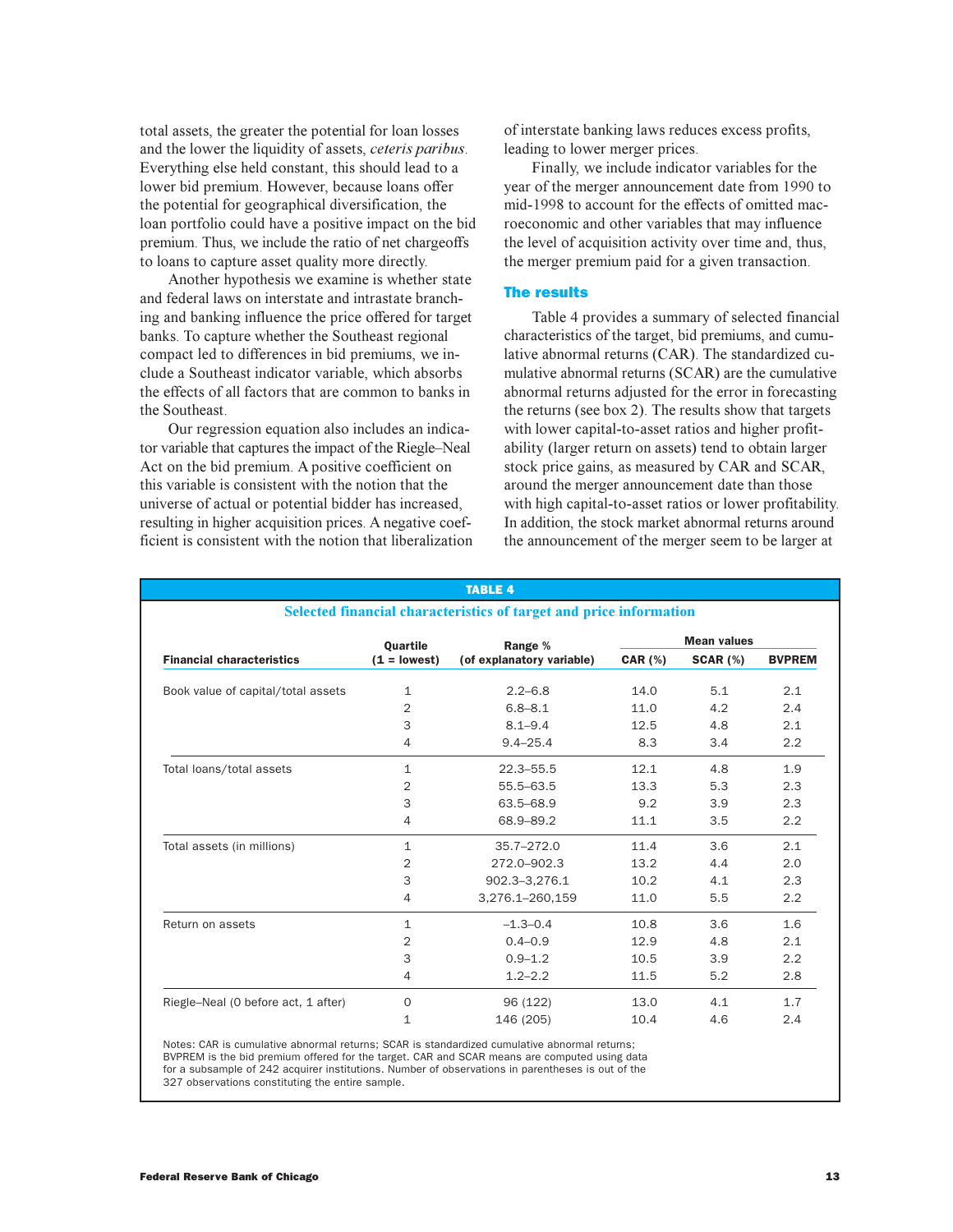### TABLE 5

### **Pricing of bank mergers, regional, and financial characteristics**

|                                                                | <b>Book value</b><br>premium | <b>Standardized</b><br>cumulative<br>excess returns |
|----------------------------------------------------------------|------------------------------|-----------------------------------------------------|
| Southeast regional compact                                     |                              |                                                     |
| Yes (AL, AR, FL, GA, KY, LA, MD,<br>MS, NC, SC, TN, VA and DC) | 2.4469                       | 5.6950                                              |
| No                                                             | 2.0600                       | 3.9400                                              |
| Difference                                                     | 0.3869<br>$(2.06)$ **        | 1.7550<br>(1.51)                                    |
| Before Riegle-Neal Act                                         | 2.4687                       | 7.2392                                              |
| After Riegle-Neal Act                                          | 1.7907                       | 2.5294                                              |
| Difference                                                     | 0.6780<br>$(3.80)$ ***       | 4.7098<br>$(2.73)$ ***                              |
| <b>Asset characteristics</b>                                   |                              |                                                     |
| Assets $\geq$ \$10 billion <sup>a</sup>                        | 2.3612                       | 8.1679                                              |
| Assets <\$10 billion                                           | 2.1456                       | 4.0603                                              |
| Difference                                                     | 0.2156<br>(0.89)             | 4.1076<br>$(3.37)$ ***                              |
| <b>Banks versus thrifts</b>                                    |                              |                                                     |
| <b>Banks</b>                                                   | 2.2500                       | 4.4376                                              |
| <b>Thrifts</b>                                                 | 1.4721                       | 3.9604                                              |
| Difference                                                     | 0.7779<br>$(7.21)$ ***       | 0.4772<br>(0.46)                                    |

<sup>a</sup>Excluding banking organizations classified as mergers of equals.

\*\*\*Indicates significance at the 1 percent level.

\*\*Indicates significance at the 5 percent level.

Note: The t-statistics are in parentheses.

larger target banks. The abnormal returns tend to decline as the target's proportion of loans to assets increases. Similarly, the bid premiums tend to increase with the target's return on assets, and have become larger in the post-Riegle-Neal period. Unlike the abnormal returns, the bid premiums offered for targets seem to be positively correlated with the loan to assets ratio.

Table 5 presents the bid premiums and the standardized cumulative abnormal returns for different target characteristics. The target's abnormal returns around the merger announcement date are significantly larger for targets in the Southeast regional compact. Interestingly, while both the bid premiums and the abnormal returns are generally larger in the post-Riegle–Neal periods (as presented in table 4), they are significantly smaller for target banks in the Southeast.

The results from both tables 4 and 5 suggest that the bid premiums are not statistically different among targets with different asset sizes. However, the stock market reaction (the standardized cumulative abnormal

returns) varies depending on the size of the target banks. Overall, the larger the target bank, the larger the standardized cumulative abnormal returns around the merger date (see table 4).<sup>8</sup> Finally, table 5 shows that the standardized cumulative abnormal returns are not statistically different whether the target is a bank or thrift. However, the bid premiums offered for target banks are, on average, significantly larger then those offered for thrifts.

Table 6 separates the megamerger deals from the rest of the sample. The pattern of variation of the bid premiums according to target size is now more evident. Within the large target bank group, there appears to be a U-shaped relationship between total assets and bid premiums: relatively high for the lowest quartile of banking organizations, decreasing to the next quartile, and rising thereafter. There appears to be little if any noticeable pattern in bid premiums for targets with total assets less than \$10 billion. While returns are smaller for megamergers of target banks larger than \$10 billion than for other mergers, there is no clear pattern of variation in standardized cumulative abnormal returns within each group.

Table 7 provides information on market concentration and merger prices. These numbers suggest that bid premiums increase with concentration, espe-

cially for banks with total assets greater than or equal to \$10 billion. Thus, it appears that large

| <b>TABLE 6</b>                                                                                                                       |                                            |                              |                               |  |  |  |  |  |
|--------------------------------------------------------------------------------------------------------------------------------------|--------------------------------------------|------------------------------|-------------------------------|--|--|--|--|--|
| Size and pricing of bank mergers                                                                                                     |                                            |                              |                               |  |  |  |  |  |
|                                                                                                                                      | Quartile<br>$(1 = lowest)$                 | Book<br>value<br>premium     | <b>SCAR</b> <sup>b</sup>      |  |  |  |  |  |
| Assets $\geq$ \$10 billion <sup>a</sup>                                                                                              | 1<br>$\overline{2}$<br>3<br>$\overline{4}$ | 2.43<br>1.83<br>2.50<br>2.69 | 8.61<br>3.21<br>11.65<br>9.27 |  |  |  |  |  |
| Assets <\$10 billion                                                                                                                 | 1<br>$\overline{2}$<br>3<br>4              | 2.16<br>2.03<br>2.25<br>2.15 | 2.72<br>4.84<br>3.74<br>4.46  |  |  |  |  |  |
| <sup>a</sup> Excluding banking organizations classified as mergers<br>of equals.<br><b>Standardized cumulative abnormal returns.</b> |                                            |                              |                               |  |  |  |  |  |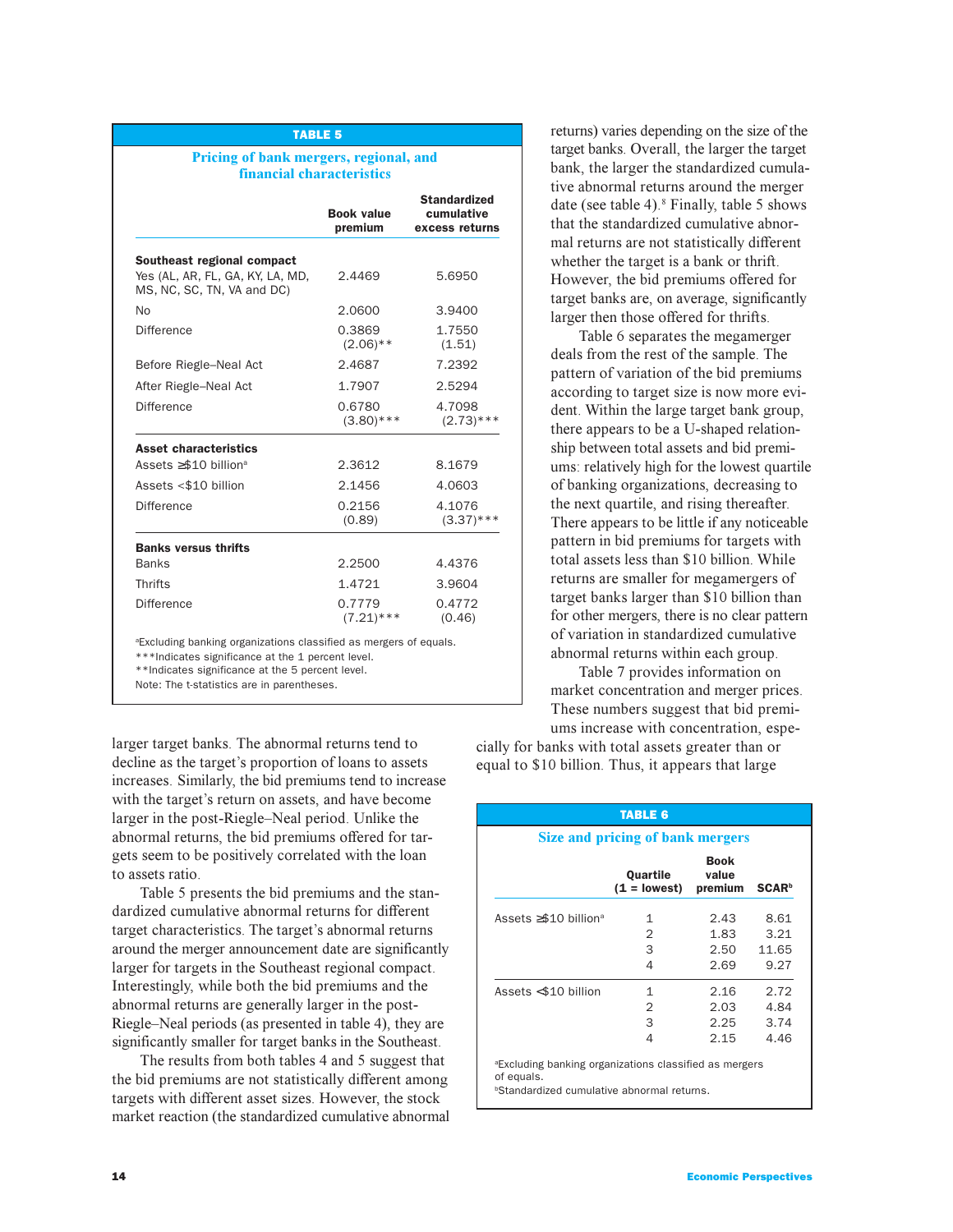| <b>TABLE 7</b>                                                                                                                       |                                             |                                 |                      |  |  |  |  |
|--------------------------------------------------------------------------------------------------------------------------------------|---------------------------------------------|---------------------------------|----------------------|--|--|--|--|
| <b>Market concentration and the pricing</b><br>of bank mergers                                                                       |                                             |                                 |                      |  |  |  |  |
|                                                                                                                                      | Concentration<br>quartile<br>$(1 = lowest)$ | <b>Book</b><br>value<br>premium | <b>SCAR</b>          |  |  |  |  |
| Assets $\geq$ \$10 billion <sup>a</sup>                                                                                              | 1<br>2                                      | 1.61<br>2.35                    | 7.68<br>11.93        |  |  |  |  |
|                                                                                                                                      | 3<br>4                                      | 2.43<br>2.93                    | 3.49<br>9.59         |  |  |  |  |
| Assets <\$10 billion                                                                                                                 | 1<br>2<br>3                                 | 1.93<br>2.48<br>2.00            | 4.15<br>5.62<br>3.05 |  |  |  |  |
| <sup>a</sup> Excluding banking organizations classified as mergers<br>of equals.<br><b>Standardized cumulative abnormal returns.</b> | 4                                           | 2.17                            | 3.27                 |  |  |  |  |

banks pay more for target banks located in less competitive markets.

Table 8 provides detail on megamergers of targets larger than \$10 billion, as well as megamergers of equals—the bid premium and the standardized cumulative abnormal return around the merger announcement date are presented for each merger deal. The standardized cumulative abnormal returns, on average, are much larger for megamergers overall than for megamergers of equals. The problem of melding the culture of a large target bank with that of the acquirer is anticipated by the market to be more serious in megamergers of equals deals. Unlike the standardized cumulative abnormal returns, the bid premiums are approximately the same, on average, for both megamergers of equals and other megamergers.

The statistics presented in tables 4, 5, 6, 7, and 8 are averages, and do not control for the other characteristics of the target, the acquiring bank, the deal, and the year of the merger. We control for these characteristics in the regression analysis presented in tables  $9-11$ .

Table 9 presents the regression analysis explaining the bid premiums offered for targets using the financial characteristics of the target and selected factors associated with the transaction, based on equation 1 in box 3. The first three columns present the results using return on book equity as a measure of profitability. The last three columns present the results using return on assets as a measure of profitability. Columns 1 and 4 of table 9 represent the basic model for each measure of profitability, excluding the time indicator variables and the composite of the Southeast region compact indicator and the Riegle–Neal indicator. Columns 2 and 5 expand the basic equation to include the composite term. Finally, columns

3 and 6 add the time indicator variables that control for the year of each merger announcement.

The results in column 1 of table 9 show that more profitable target banks, as measured by higher return on equity, are offered larger bid premiums than less profitable targets. The bid premium increases with the asset size of the target and decreases with the ratio of equity to deposits, although the effects are not statistically significant. Similarly, the loan-toassets and net-chargeoffs-to-loans ratios are both insignificant in explaining variation in the bid premium across deals. The results also indicate that bid premiums are larger for target banks than thrifts, larger for targets located in the Southeast regional compact, and larger in the post-Riegle-Neal period. The results in table 9 also suggest that the bid premiums tend to be lower for megamergers of equals than for other mergers. However, this effect is not statistically significant at conventional levels.

Table 9, column 2 includes the composite term that interacts the Riegle-Neal indicator variable with the Southeast regional compact indicator variable. The total impact on the bid premium for target banks located in the Southeast regional compact after Riegle–Neal is the sum of the coefficients on the Southeast regional compact indicator variable, 0.4459, and the Riegle-Neal and Southeast regional compact composite indicator variable,  $-0.2681$ . Thus, holding everything else constant, in the post-Riegle–Neal period, bid premiums are lower in the Southeast regional compact states than in the pre-Riegle-Neal period.

Column 3 of table 9 reports the results of including time indicator variables (and excluding the Riegle–Neal indicator variable) and the composite term in the basic regression equation. When we add the time indicator variables, the coefficient estimates on return on equity, thrift indicator, and Southeast regional compact indicator are qualitatively similar to those reported in column 1 of table 9. For example, the coefficient on the Southeast regional compact indicator continues to suggest that mergers between banking organizations located in the Southeast states during the post-Riegle-Neal period result in higher bid premiums than those in other states. The effect of 0.4333 in this specification is even greater than the effect of 0.3439 in the basic model in column 1. In the specification in column 3, both the asset size of the target banks and the ratio of equity to deposits are now significantly correlated with bid premiums. The results suggest that larger target banks receive larger bid premiums. This result is consistent with the notion that banks are using their increased freedom to merge in a way intended to increase the value of their deposit insurance, generating higher bid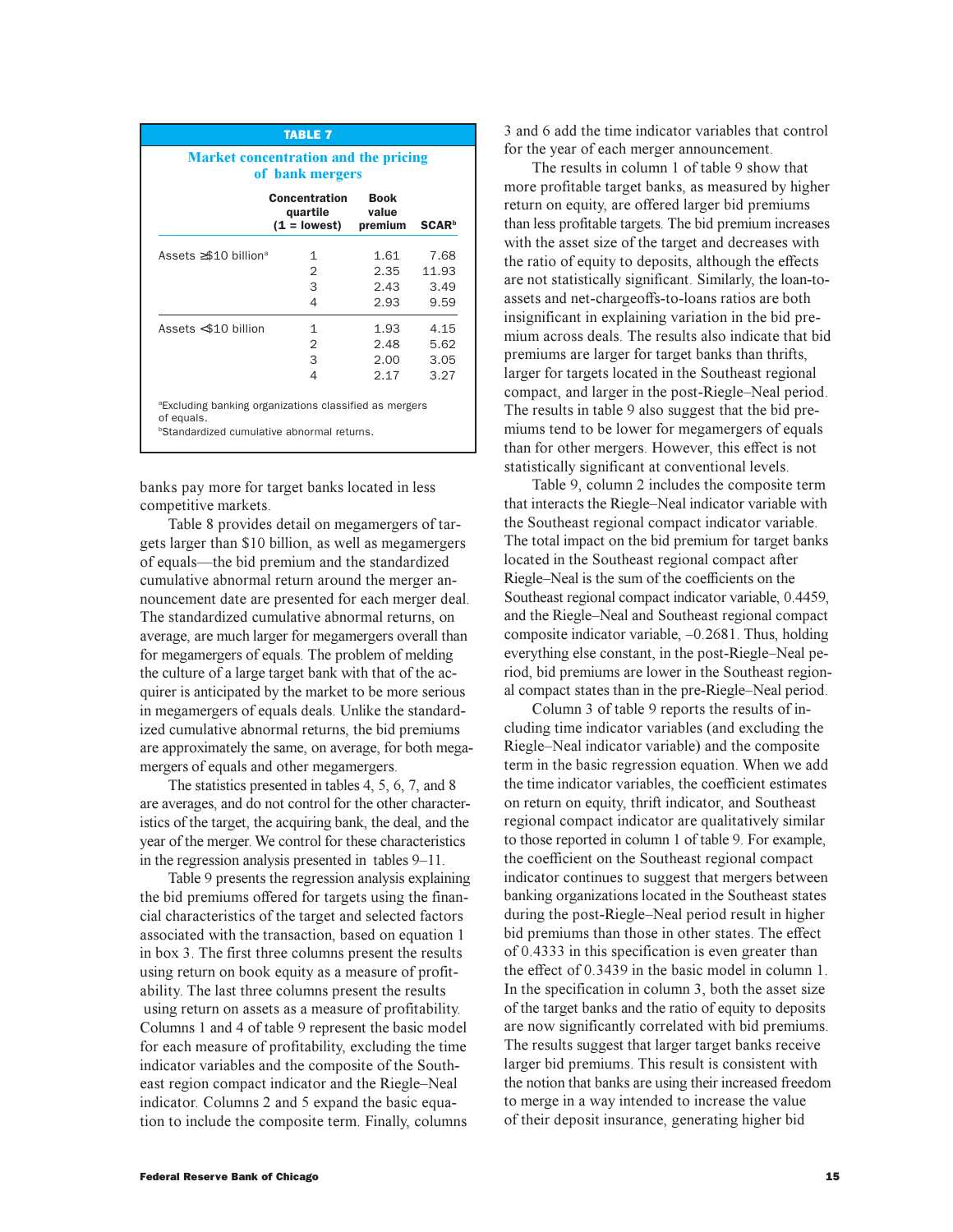## TABLE 8

### **Characteristics of large bank mergers during the 1990s**

|                                         | <b>Acquiring bank</b>                   | <b>Total assets</b><br>of target | <b>Book</b><br>value<br>premium | <b>Standardized</b><br>excess<br>return | Year |
|-----------------------------------------|-----------------------------------------|----------------------------------|---------------------------------|-----------------------------------------|------|
|                                         |                                         | (\$bil.)                         |                                 |                                         |      |
| Targets with assets >\$10 billion       |                                         |                                  |                                 |                                         |      |
| Manufacturers Hanover Corporation       | <b>Chemical Banking Corporation</b>     | 61.5                             | 0.70                            | 7.57                                    | 1991 |
| C&S/Sovran Corporation                  | <b>NCNB Corporation</b>                 | 51.4                             | 1.49                            | 4.62                                    | 1991 |
| Security Pacific Corporation            | <b>BankAmerica Corporation</b>          | 88.0                             | 1.17                            | 11.50                                   | 1991 |
| Ameritrust Corporation                  | Society Corporation                     | 11.0                             | 1.99                            | 0.65                                    | 1991 |
| Manufacturers National Corporation      | Comerica Inc.                           | 12.1                             | 1.34                            | 6.46                                    | 1991 |
| MNC Financial Inc.                      | NationsBank Corporation                 | 17.5                             | 1.33                            | $-1.55$                                 | 1992 |
| <b>Continental Bank Corporation</b>     | <b>BankAmerica Corporation</b>          | 22.5                             | 1.35                            | 10.20                                   | 1994 |
| Michigan National Corporation           | National Australia Bank Ltd.            | 10.2                             | 1.69                            | 10.03                                   | 1995 |
| Shawmut National Corporation            | Fleet Financial Group Inc.              | 31.3                             | 1.79                            | 9.18                                    | 1995 |
| <b>First Fidelity Bancorporation</b>    | First Union Corporation                 | 36.2                             | 1.92                            | 13.82                                   | 1995 |
| <b>Midlantic Corporation</b>            | <b>PNC Bank Corporation</b>             | 13.3                             | 2.12                            | 6.54                                    | 1995 |
| Integra Financial Corporation           | <b>National City</b>                    | 13.7                             | 1.97                            | 4.87                                    | 1995 |
| Meridian Bancorp Inc.                   | <b>Corestates Financial Corporation</b> | 15.0                             | 2.17                            | 5.71                                    | 1995 |
| First Interstate Bancorp                | Wells Fargo & Company                   | 55.8                             | 3.35                            | 18.16                                   | 1995 |
| <b>BayBanks</b>                         | Bank of Boston Corporation              | 10.8                             | 2.22                            | 5.40                                    | 1995 |
| Boatmen's Bancshares                    | NationsBank Corporation                 | 33.7                             | 2.71                            | 14.35                                   | 1996 |
| <b>Standard Fed Bancorp</b>             | ABN-AMRO Holding NV                     | 13.3                             | 2.05                            | $-2.76$                                 | 1996 |
| <b>US Bancorp</b>                       | First Bank System                       | 31.9                             | 3.38                            | 9.76                                    | 1997 |
| Central Fidelity Banks Inc.             | Wachovia Corporation                    | 10.6                             | 2.81                            | 8.32                                    | 1997 |
| <b>Signet Banking Corporation</b>       | First Union Corporation                 | 11.7                             | 3.46                            | 18.64                                   | 1997 |
| <b>Barnett Banks</b>                    | NationsBank Corporation                 | 41.4                             | 4.05                            | 10.28                                   | 1997 |
| <b>Corestates Financial Corporation</b> | First Union Corporation                 | 45.6                             | 5.39                            | 3.51                                    | 1997 |
| <b>First of American Bank</b>           | <b>National City</b>                    | 22.1                             | 3.84                            | 12.58                                   | 1997 |
| Average                                 |                                         | 28.7                             | 2.36                            | 8.17                                    |      |
| <b>Mergers of equals</b>                |                                         |                                  |                                 |                                         |      |
| KeyCorp, Albany, NY                     | Society Corporation                     | 25.5                             | 1.82                            |                                         | 1993 |
| <b>BB&amp;T Financial Corporation</b>   | Southern National                       | 9.2                              | 2.32                            | 2.29                                    | 1994 |
| First Chicago Corporation               | <b>NBD Bancorp</b>                      | 65.9                             | 1.30                            | 1.87                                    | 1995 |
| <b>Chase Manhattan Corporation</b>      | <b>Chemical Banking Corporation</b>     | 114.0                            | 1.38                            | 3.76                                    | 1995 |
| First Chicago NBD Corporation           | <b>Banc One Corporation</b>             | 114.1                            | 3.68                            | 0.52                                    | 1998 |
| <b>BankAmerica Corporation</b>          | NationsBank Corporation                 | 260.0                            | 3.06                            | 1.52                                    | 1998 |
| Wells Fargo & Company                   | Norwest Corporation                     | 97.5                             | 2.70                            | $-2.13$                                 | 1998 |
| Average                                 |                                         | 98.0                             | 2.32                            | 1.30                                    |      |

premiums with higher asset size. The ratio of equity to deposits (leverage ratio) is significantly negative, indicating that higher leverage targets are offered larger bid premiums than other leveraged institutions. These less-capitalized target banks are viewed by the acquirers as being more efficient in their use of expensive capital funding; thus, the acquirers are willing to pay a larger bid premium. Finally, the time indicators suggest that bid premiums have been increasing over time. For example, merger bid premiums in 1997 were, on average, 0.6692 percentage points below those in 1998, while in 1996 they were 1.2543 percentage points below the 1998 level.

Columns 4 to 6 of table 9 report the results of using return on assets rather than return on equity as a measure of profitability. As in columns 1 to 3, bid premiums increase with profitability as measured by return on assets. Moreover, the asset size of the target banks and the ratio of equity to deposits are statistically significantly related to bid premiums in almost every empirical specification. The coefficients on the thrift and Southeast regional compact indicators are roughly the same as those reported in columns  $1-3$ of table 9. The model specification fits well, explaining almost 25 percent of the variation in the bid premiums offered for targets across all merger deals.

Table 10 uses the target's standardized excess returns as the dependent variable in the regression equation rather than the bid premium. As shown in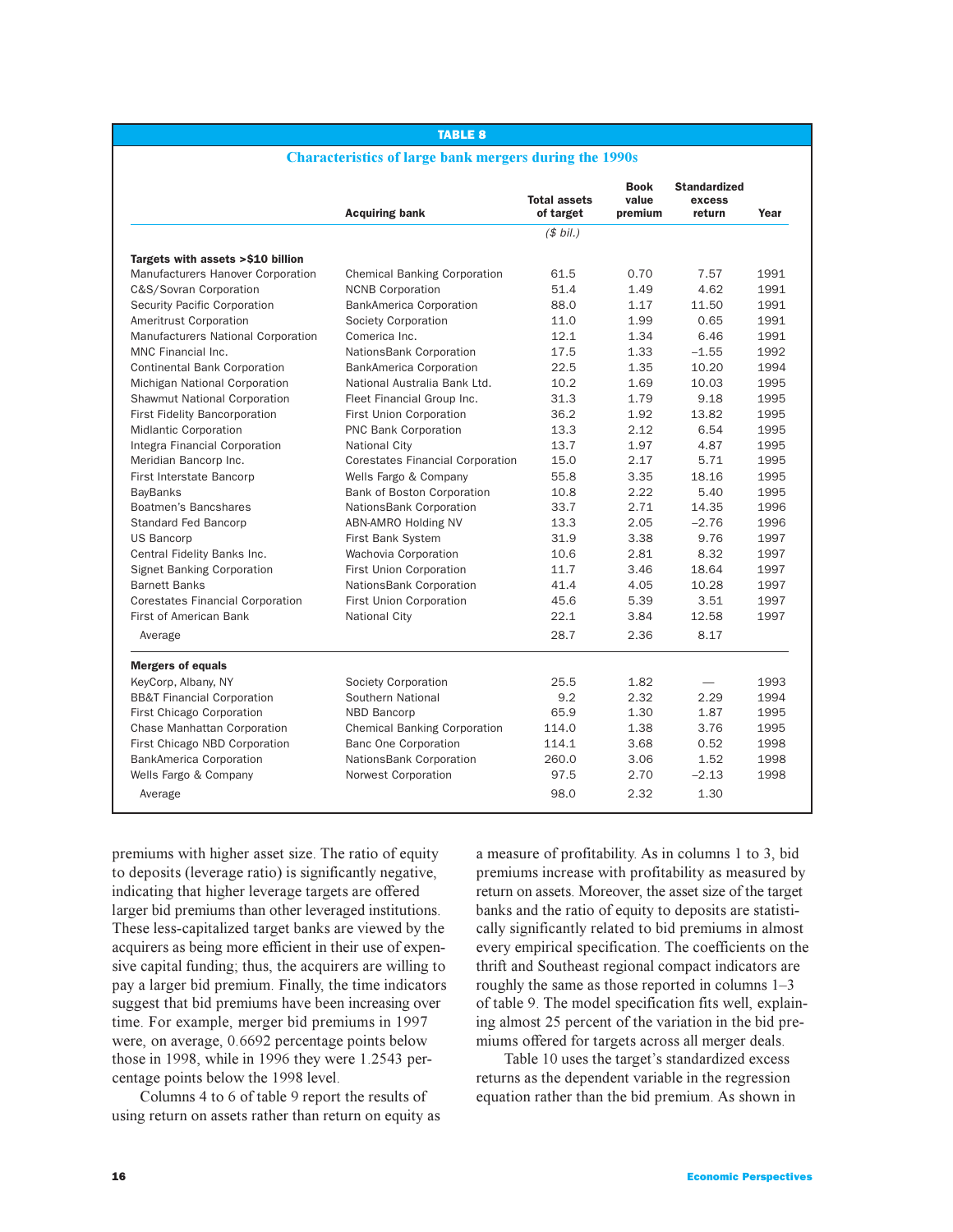|                                                              |                           | Profitability as return on equity                |                                 | Profitability as return on total assets |                                                  |                            |  |
|--------------------------------------------------------------|---------------------------|--------------------------------------------------|---------------------------------|-----------------------------------------|--------------------------------------------------|----------------------------|--|
| <b>Southeast</b>                                             |                           |                                                  |                                 |                                         |                                                  |                            |  |
| <b>Variables</b>                                             | <b>Basic</b><br>controls  | compact<br>interacted with<br><b>Riegle-Neal</b> | <b>Time binary</b><br>variables | <b>Basic</b><br>controls                | compact<br>interacted with<br><b>Riegle-Neal</b> | <b>Basic</b><br>variables  |  |
| Return on equity                                             | 3.3169<br>$(2.82)$ ***    | 3.2695<br>$(2.86)$ ***                           | 3.0487<br>$(2.82)$ ***          |                                         |                                                  |                            |  |
| Return on assets                                             |                           |                                                  |                                 | 39.8565<br>$(2.69)$ ***                 | 40.4137<br>$(2.73)$ ***                          | 31.8314<br>$(2.18)$ **     |  |
| Natural logarithm<br>of total assets                         | 0.0636<br>(1.54)          | 0.0630<br>(1.52)                                 | 0.0758<br>$(1.89)*$             | 0.0681<br>$(1.65)^*$                    | 0.0676<br>$(1.63)*$                              | 0.0812<br>$(2.02)$ **      |  |
| Book value of equity<br>to total deposits                    | $-2.9059$<br>$(-1.51)$    | $-2.8209$<br>$(-1.46)$                           | $-3.8521$<br>$(-2.11)$ **       | $-4.1854$<br>$(-2.14)$ **               | $-4.1216$<br>$(-2.10)**$                         | $-4.9113$<br>$(-2.64)$ *** |  |
| Loans to total assets                                        | 0.7767<br>(1.31)          | 0.7357<br>(1.24)                                 | 0.6238<br>(1.12)                | 0.7742<br>(1.31)                        | 0.7341<br>(1.24)                                 | 0.5952<br>(1.06)           |  |
| Net chargeoffs to loans                                      | $-12.9726$<br>$(-1.18)$   | $-12.6326$<br>$(-1.15)$                          | $-10.4068$<br>$(-1.00)$         | $-14.7443$<br>$(-1.37)$                 | $-14.4692$<br>$(-1.34)$                          | $-14.2260$<br>$(-1.38)$    |  |
| Thrift indicator                                             | $-0.5178$<br>$(-2.21)$ ** | $-0.5191$<br>$(-2.22)**$                         | $-0.4248$<br>$(-1.92)^*$        | $-0.4846$<br>$(-2.01)$ **               | $-0.4859$<br>$(-2.01)$ **                        | $-0.4412$<br>$(-1.92)^*$   |  |
| Megamergers of equals<br>indicator                           | $-0.1573$<br>$(-0.32)$    | $-0.1281$<br>$(-0.26)$                           | $-0.4647$<br>$(-0.99)$          | $-0.0554$<br>$(-0.11)$                  | $-0.0254$<br>$(-0.05)$                           | $-0.3568$<br>$(-0.76)$     |  |
| Southeast regional<br>compact indicator                      | 0.3439<br>$(2.39)$ **     | 0.4459<br>$(2.44)$ **                            | 0.4333<br>$(2.51)$ **           | 0.3287<br>$(2.27)$ **                   | 0.4274<br>$(2.34)$ **                            | 0.4197<br>$(2.42)$ **      |  |
| Riegle-Neal                                                  | 0.3577<br>$(2.52)$ **     | 0.2855<br>$(1.75)^*$                             |                                 | 0.3621<br>$(2.54)$ **                   | 0.2923<br>$(1.79)*$                              |                            |  |
| (Southeast regional<br>compact) x (Riegle-Neal<br>indicator) |                           | $-0.2681$<br>$(-0.91)$                           | $-0.2753$<br>$(-0.99)$          |                                         | $-0.2598$<br>$(-0.88)$                           | $-0.2554$<br>$(-0.92)$     |  |
| 1990                                                         |                           |                                                  | $-2.1043$<br>$(-4.88)$ ***      |                                         |                                                  | $-2.0594$<br>$(-4.74)$ *** |  |
| 1991                                                         |                           |                                                  | $-1.5333$<br>$(-4.92)$ ***      |                                         |                                                  | $-1.5081$<br>$(-4.76)$ *** |  |
| 1992                                                         |                           |                                                  | $-1.5709$<br>$(-4.85)$ ***      |                                         |                                                  | -1.5937<br>$(-4.89)$ ***   |  |
| 1993                                                         |                           |                                                  | $-0.9094$<br>$(-3.23)$ ***      |                                         |                                                  | $-0.9140$<br>$(-3.23)$ *** |  |
| 1994                                                         |                           |                                                  | $-1.0488$<br>$(-3.75)$ ***      |                                         |                                                  | $-1.0410$<br>$(-3.70)$ *** |  |
| 1995                                                         |                           |                                                  | -1.3827<br>$(-5.55)$ ***        |                                         |                                                  | $-1.3468$<br>$(-5.37)$ **  |  |
| 1996                                                         |                           |                                                  | $-1.2543$<br>$(-4.96)$ ***      |                                         |                                                  | $-1.2362$<br>$(-4.85)$ *** |  |
| 1997                                                         |                           |                                                  | $-0.6692$<br>$(-2.71)$ ***      |                                         |                                                  | -0.6642<br>$(-2.59)$ **    |  |
| Number of observations                                       | 327                       | 327                                              | 327                             | 327                                     | 327                                              | 327                        |  |
| Adjusted $R^2$                                               | 0.1337                    | 0.1358                                           | 0.2432                          | 0.1319                                  | 0.1313                                           | 0.2355                     |  |
| F-statistic                                                  | 6.592                     | 6.693                                            | 7.1641                          | 6.503                                   | 5.926                                            | 6.908                      |  |

TABLE 9

#### \*\*\*Indicates significance at the 1 percent level.

\*\*Indicates significance at the 5 percent level.

\*Indicates significance at the 10 percent level.

Note: Numbers in parentheses are t-statistics.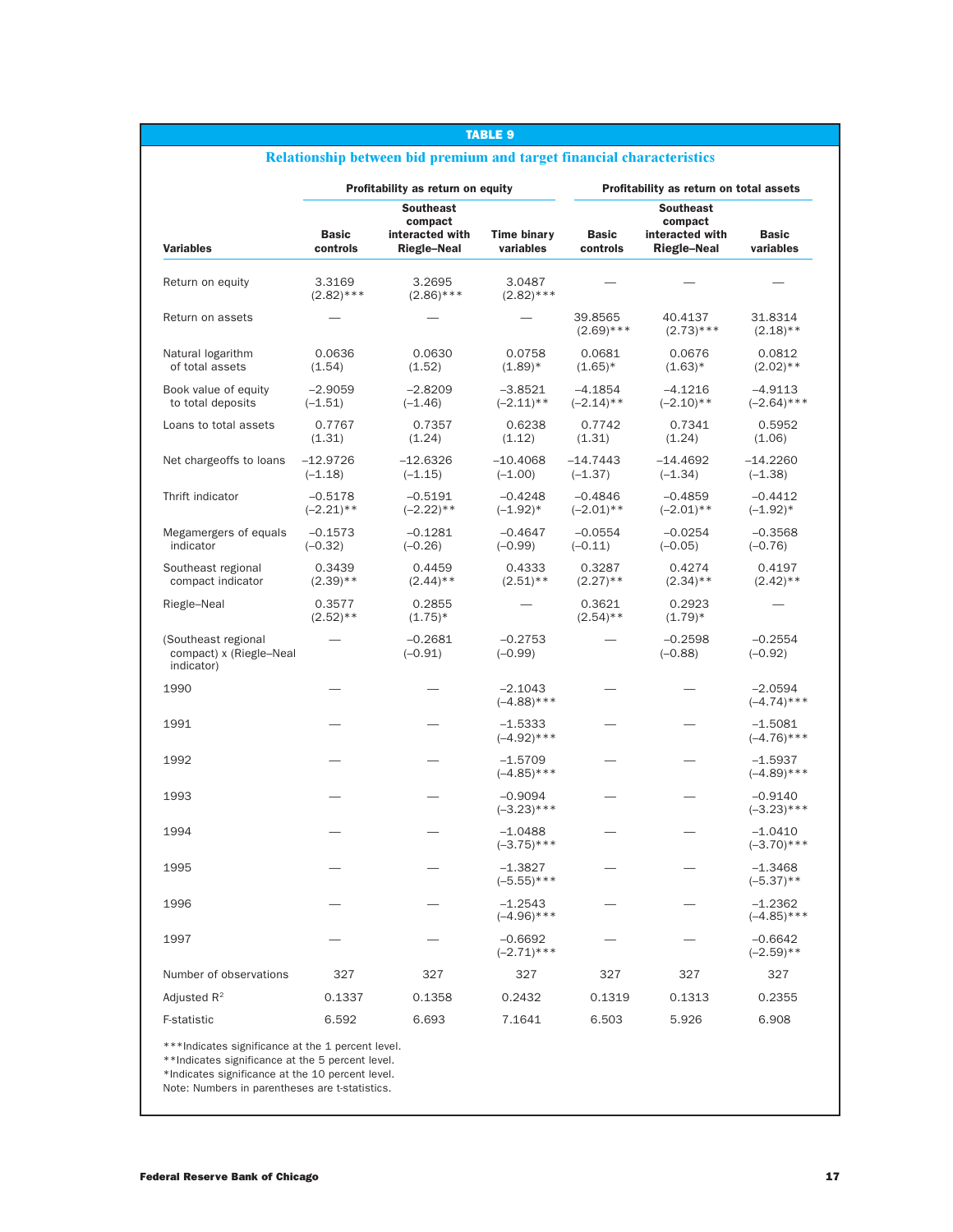| <b>TABLE 10</b>                                                                                       |                                        |                                                                      |                                        |                                        |                                                                      |                                        |
|-------------------------------------------------------------------------------------------------------|----------------------------------------|----------------------------------------------------------------------|----------------------------------------|----------------------------------------|----------------------------------------------------------------------|----------------------------------------|
| Standardized excess returns of target and target financial characteristics                            |                                        |                                                                      |                                        |                                        |                                                                      |                                        |
| Profitability as return on equity                                                                     |                                        |                                                                      |                                        | Profitability as return on assets      |                                                                      |                                        |
| <b>Variables</b>                                                                                      | <b>Basic</b><br>controls               | <b>Southeast</b><br>compact<br>interacted with<br><b>Riegle-Neal</b> | <b>Time</b><br>indicator               | <b>Basic</b><br>controls               | <b>Southeast</b><br>compact<br>interacted with<br><b>Riegle-Neal</b> | Time<br>indicator                      |
| Return on equity                                                                                      | 0.1101<br>(1.55)                       | 0.1249<br>$(1.78)$ *                                                 | 0.1189<br>$(1.66)*$                    |                                        |                                                                      |                                        |
| Return on assets                                                                                      |                                        |                                                                      |                                        | 0.7750<br>(0.82)                       | 0.9671<br>(1.03)                                                     | 1.0524<br>(1.10)                       |
| Natural logarithm<br>of total assets                                                                  | 0.0074<br>$(2.88)$ ***                 | 0.0076<br>$(3.00)$ ***                                               | 0.0073<br>$(2.77)$ ***                 | 0.0077<br>$(3.03)$ ***                 | 0.0079<br>$(3.16)$ ***                                               | 0.0076<br>$(2.87)$ ***                 |
| Book value of equity<br>to total deposits                                                             | $-0.1361$<br>$(-1.07)$<br>$(-2.52)$ ** | $-0.1267$<br>$(-1.01)$<br>$(-2.58)$ **                               | $-0.1127$<br>$(-0.89)$<br>$(-2.24)$ ** | $-0.1598$<br>$(-1.23)$<br>$(-2.57)$ ** | $-0.1561$<br>$(-1.22)$<br>$(-2.62)$ ***                              | $-0.1427$<br>$(-1.01)$<br>$(-2.25)$ ** |
| Net chargeoffs to loans                                                                               | 0.1095<br>$(-0.16)$                    | 0.0187<br>$(-0.03)$                                                  | 0.0113<br>$(-0.02)$                    | 0.4139<br>$(-0.51)$                    | 0.2940<br>$(-0.44)$                                                  | 0.2370<br>$(-0.35)$                    |
| Thrift indicator                                                                                      | 0.0158<br>(1.10)                       | 0.0172<br>(1.22)                                                     | 0.0141<br>(0.97)                       | 0.0124<br>(0.83)                       | 0.0140<br>(0.95)                                                     | 0.0120<br>(0.79)                       |
| Megamergers of equals<br>indicator                                                                    | $-0.0592$<br>$(2.05)**$                | 0.0518<br>$(1.82)^*$                                                 | $-0.0445$<br>$(-1.51)$                 | 0.0561<br>$(1.94)^*$                   | $-0.0484$<br>$(1.69)*$                                               | $-0.0412$<br>$(-1.40)$                 |
| Southeast regional<br>compact indicator                                                               | 0.0224<br>$(2.47)$ **                  | 0.0421<br>$(3.77)$ ***                                               | 0.0420<br>$(3.65)$ ***                 | 0.0226<br>$(2.45)$ **                  | 0.0418<br>$(3.72)$ ***                                               | 0.0416<br>$(3.60)$ ***                 |
| Riegle-Neal indicator                                                                                 | 0.0068<br>(0.77)                       | $-0.0061$<br>$(-0.63)$                                               |                                        | 0.0074<br>(0.84)                       | $-0.0052$<br>$(-0.54)$                                               |                                        |
| (Southeast regional<br>$compact$ $\times$ (Riegle-Neal<br>indicator)                                  | $(-2.95)$ ***                          | $-0.0548$<br>$(-2.89)$ ***                                           | $-0.0543$                              |                                        | $-0.0538$<br>$(-2.89)$ ***                                           | $-0.0536$<br>$(-2.84)$ ***             |
| 1990                                                                                                  |                                        |                                                                      | 0.0504<br>$(1.98)$ **                  |                                        |                                                                      | 0.0519<br>$(2.03)**$                   |
| 1991                                                                                                  |                                        |                                                                      | 0.0306<br>(1.55)                       |                                        |                                                                      | 0.0308<br>$(1.54)^*$                   |
| 1992                                                                                                  |                                        |                                                                      | 0.0267<br>(1.21)                       |                                        |                                                                      | 0.0253<br>(1.14)                       |
| 1993                                                                                                  |                                        |                                                                      | 0.0217<br>(1.14)                       |                                        |                                                                      | 0.0206<br>(1.08)                       |
| 1994                                                                                                  |                                        |                                                                      | 0.0258<br>(1.38)                       |                                        |                                                                      | 0.0264<br>(1.40)                       |
| 1995                                                                                                  |                                        |                                                                      | 0.0335<br>$(1.92)*$                    |                                        |                                                                      | 0.0349<br>$(2.00)**$                   |
| 1996                                                                                                  |                                        |                                                                      | 0.0302<br>$(1.75)^*$                   |                                        |                                                                      | 0.0303<br>$(1.75)^*$                   |
| 1997                                                                                                  |                                        |                                                                      | 0.0136<br>(0.80)                       |                                        |                                                                      | 0.0141<br>(0.83)                       |
| Number of observations                                                                                | 242                                    | 242                                                                  | 242                                    | 242                                    | 242                                                                  | 242                                    |
| Adjusted $R^2$                                                                                        | 0.0694                                 | 0.0994                                                               | 0.0994                                 | 0.0625                                 | 0.0912                                                               | 0.0933                                 |
| F-statistics                                                                                          | 2.996                                  | 3.659                                                                | 2.565                                  | 2.784                                  | 3.4519                                                               | 2.458                                  |
| ***Indicates significance at the 1 percent level.<br>**Indicates significance at the 5 percent level. |                                        |                                                                      |                                        |                                        |                                                                      |                                        |

### \*Indicates significance at the 10 percent level.

Note: Numbers in parentheses are t-statistics.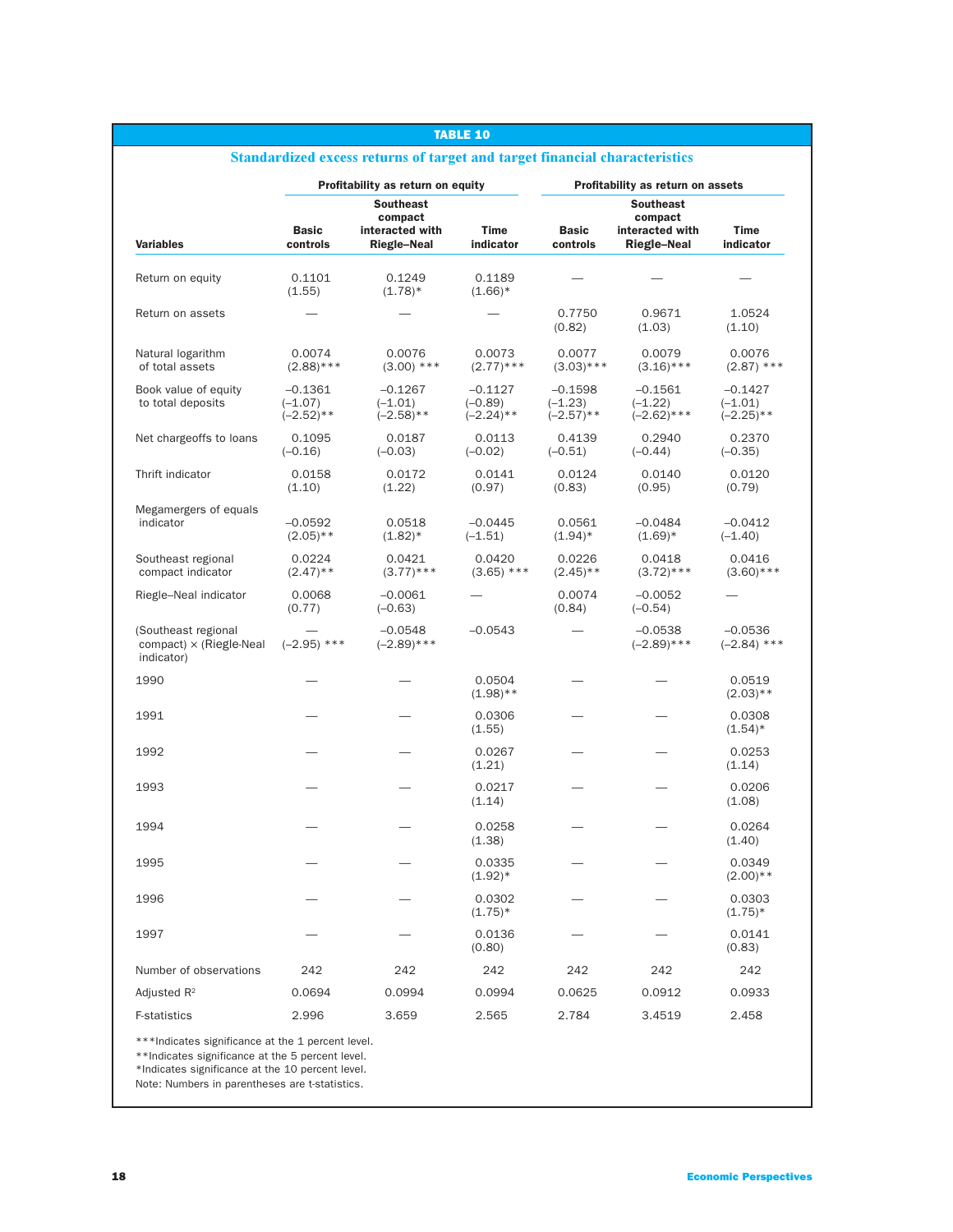# **Bid premiums and financial characteristics with market**

TABLE 11

**concentration measure**

| <b>Variables</b>                                          | Profitability as<br>return on equity | <b>Profitability as</b><br>return on total assets |
|-----------------------------------------------------------|--------------------------------------|---------------------------------------------------|
| Return on equity                                          | 3.0500<br>$(2.81)$ ***               |                                                   |
| Return on assets                                          |                                      | 30.9000<br>$(2.18)$ **                            |
| Natural logarithm<br>of total assets                      | 0.0760<br>$(1.88)$ *                 | 0.0815<br>$(2.02)$ **                             |
| Book value of equity<br>to total deposits                 | $-3.8590$<br>$(-2.11)$ **            | $-4.9265$<br>$(-2.64)$ **                         |
| Loans to total assets                                     | 0.6239<br>(1.12)                     | 0.5944<br>(1.06)                                  |
| Net chargeoffs to loans                                   | $-10.4294$<br>$(-1.00)$              | $-14.2521$<br>$(-1.38)$                           |
| Market concentration                                      | $-0.0364$<br>$(-0.06)$               | $-0.0625$<br>$(-0.11)$                            |
| Thrift indicator                                          | $-0.4243$<br>$(-1.91)^*$             | $-0.4401$<br>$(-1.91)^*$                          |
| Southeast regional<br>compact indicator                   | 0.4323<br>$(2.49)$ **                | 0.4179<br>$(2.39)$ **                             |
| (Southeast regional compact)<br>x (Riegle-Neal indicator) | $-0.2727$<br>$(-0.97)$               | $-0.2509$<br>$(-0.88)$                            |
| 1990                                                      | $-2.1054$<br>$(-4.87)$ ***           | $-2.0611$<br>$(-4.74)$ ***                        |
| 1991                                                      | $-1.5345$<br>$(-4.90)$ ***           | $-1.5101$<br>$(-4.76)$ ***                        |
| 1992                                                      | $-1.5720$<br>$(-4.84)$ ***           | $-1.5954$<br>$(-4.88)$ ***                        |
| 1993                                                      | $-0.9100$<br>$(-3.23)$ ***           | $-0.9150$<br>$(-3.22)$ ***                        |
| 1994                                                      | $-1.0491$<br>$(-3.74)$ ***           | $-1.0416$<br>$(-3.69)$ ***                        |
| 1995                                                      | $-1.3819$<br>$(-5.53)$ ***           | $-1.3454$<br>$(-5.35)$ ***                        |
| 1996                                                      | $-1.2540$<br>$(-4.95)$ ***           | $-1.2355$<br>$(-4.84)$ ***                        |
| 1997                                                      | $-0.6686$<br>$(-2.70)$ ***           | $-0.6431$<br>$(-2.58)$ **                         |
| Number of observations                                    | 327                                  | 327                                               |
|                                                           | 0.2408                               | 0.2331                                            |
| Adjusted $R^2$                                            |                                      |                                                   |

table 10, the standardized excess returns tend to be greater for more profitable banks. However, the effect is only marginally significant. On the other hand,

there is a greater stock market reaction for larger target banks, possibly reflecting the fact that bid premiums tend to increase with target bank asset size. The coefficient on the megamergers of equals indicator variable is negative and, in four out of six cases, statistically significant at conventional levels, indicating that the stock market reacts relatively negatively to announcements of such mergers. For example, the coefficient estimate in column 1 of table 10 suggests that standardized excess returns for these megamergers of equals announcements were 5.92 percentage points less than for other merger announcements. This negative response may be due to the higher cost of melding the culture of two large banking organizations. The Southeast regional compact indicator variable has a positive coefficient in all six specifications in table 10, showing that the target's standardized excess returns around the merger announcement date are significantly larger for targets in the Southeast regional compact states. The composite term that interacts the Riegle-Neal and the Southeast regional compact indicators is negative and statistically significant. Thus, relative to the pre-Riegle-Neal period, the stock market reaction is less in the post-Riegle-Neal period to announcements of mergers of banks located in the Southeast regional compact states. This result is consistent with the notion that bank merger prices will be lower when bank acquisition laws are more liberal.

The target's standardized excess returns around the merger announcement date are significantly lower for targets with higher loan-to-asset ratios. The results indicate that the book value of equity to total deposits and net-chargeoffs-to-loans ratios are insignificant in explaining variation in standardized excess returns across deals. As in table 5, the results in table 10 show that standardized excess returns are not statistically different for banks and thrifts.

Table 11 presents the regression analysis explaining merger prices using market concentration, in addition to the financial characteristics of the target and control factors used in tables 9 and 10.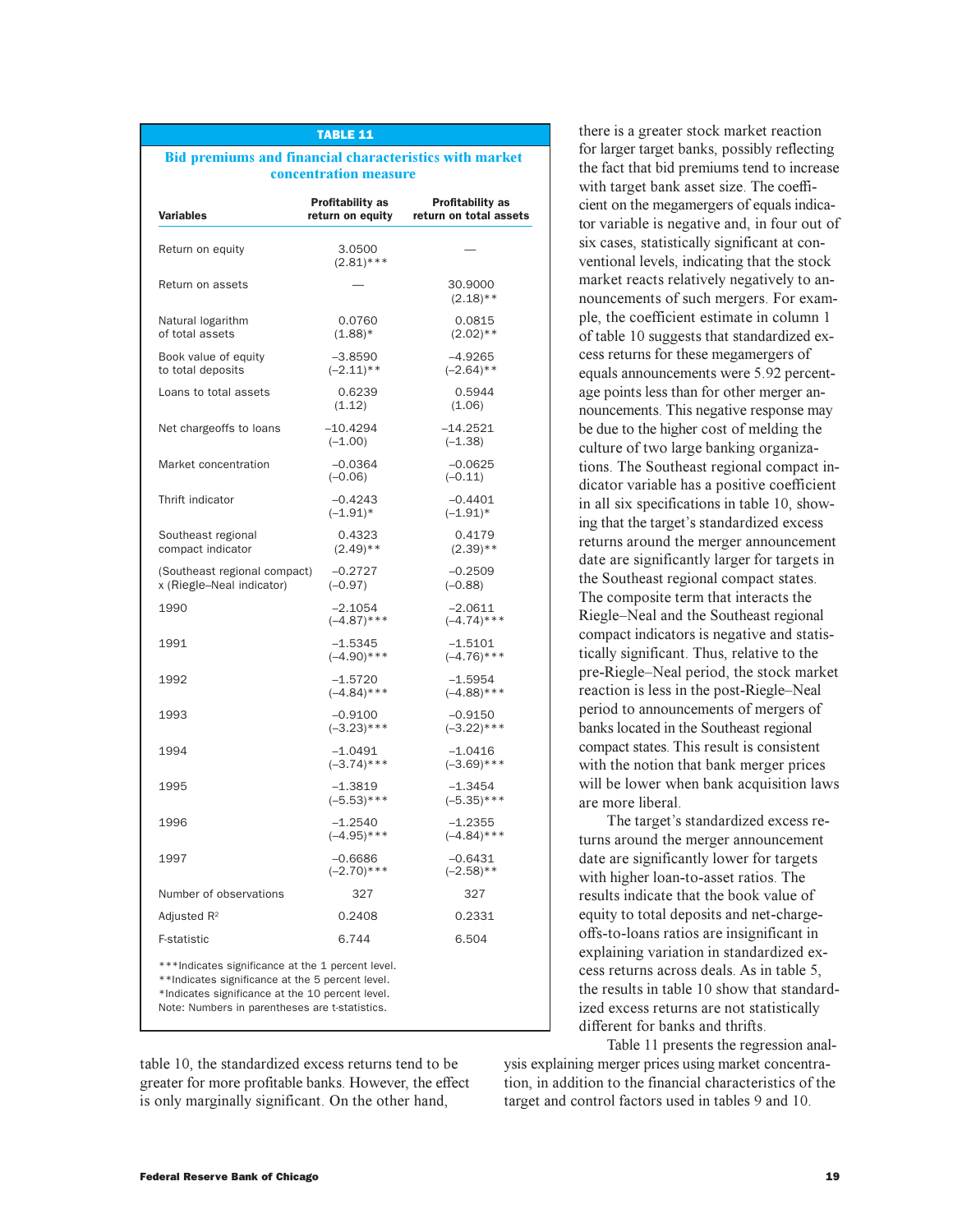The main results remain pretty much unchanged from table 9. For example, the coefficient on the Southeast regional compact indicator continues to be positive, suggesting that mergers between banking organizations in the Southeast during the post-Riegle Neal period result in higher bid premiums (and standardized excess returns, which are not shown here but are available from the authors) than those in other states. The results in table 11 indicate that market concentration is not significant in explaining either the variation in the bid premiums that the acquiring banks are willing to pay or the standardized excess returns as a result of the merger announcement, when controlling for characteristics of the targets and the transactions.

### Conclusion

The wave of bank consolidation in the 1990s has dramatically changed the structure of the U.S. banking industry. The number of banks has significantly declined, with much fewer smaller banks and more large superregional and money center banks. The market shares of large banks have also become much larger as a result of megamergers and mergers of equals. The rapid pace of bank mergers and acquisitions is likely to continue into the future. Moreover, the pace of bank acquisitions of security firms and insurance companies is also likely to rise in the future as a result of the recent enactment of the Gramm Leach-Bliley Act of 1999.

This article presents evidence on the different motivations affecting merger bid premiums that the acquiring banks are willing to offer for the targets as well as the announcement-period abnormal stock returns. We find that the following target banks are likely to be offered a larger bid premium—more profitable targets with higher returns on assets and/or returns on equity, and less-capitalized target banks with high leverage ratios.

The positive correlation between target size and the standardized abnormal (excess) returns around the merger announcement date implies that the market views the mergers positively when the potential bidders look for large targets that participate in significant markets. However, the abnormal returns are significantly lower for megamergers of equals than for other mergers, probably because the market anticipates problems in melding the cultures of two large banks. Regarding the capital ratio, unlike bank regulators, which favor better-capitalized banks, acquiring banks tend to prefer targets that offer an ample, inexpensive source of funds. In addition, target banks tend to receive larger bid offers than thrifts.

Our results show that banks located in the Southeast regional compact states—the only group that operated as a cohesive unit in our sample period, restricting entry by banks from states outside of the region—receive larger bid premiums than targets in other parts of the country. Overall, the bid premiums are larger in the post-Riegle-Neal period, consistent with the notion that as the universe of actual or potential bidders has expanded, acquisition prices have risen.

If market participants are able to identify in advance the improved performance associated with bank acquisitions, as documented in Cornett and Tehranian (1992), the bid premiums and the announcement-period abnormal stock returns examined here should be positively correlated with the long-term performance of the merged banks. Smaller bid premiums and abnormal returns at targets larger than \$10 billion in megamergers of equals suggest that future megamerger applications between banks and other bank or nonbank financial institutions should be monitored more closely. Our results also imply that these megamergers of equals are not perceived by the market to have the benefit of creating a bank that is too big to fail.

## **NOTES**

<sup>1</sup>Prior to the Riegle-Neal Act, banking organizations could conduct interstate banking operations through "nonbank banks"those that do not meet the definition of bank. Banks are commonly defined as institutions that both accept demand deposits and make commercial loans.

2 States could individually opt out of this branching authority or choose to adopt an earlier starting date.

<sup>3</sup>Siems (1996) examines bank megamerger deals in 1990-95, and concludes that market powers are not the primary motivation for the mergers.

4 See Cetorelli (1999) for a discussion of the HHI.

5 When first introduced the 1982, the DOJ horizontal merger guidelines listed in table 2 applied to all U.S. industries. In 1985, the DOJ modified the 1,800/50 rule for bank mergers to 1,800/ 200 to recognize the impact of competition from thrifts and nondepository institutions.

As mentioned earlier, the Supreme Court, in the Connecticut National Bank case (1974), concluded that thrifts should not be included in the calculation of concentration measures because they were not offering the cluster of banking services. However, the court did recognize that thrifts could be included if they became significant competitors for a broad range of consumer services. With the passage of the Depository Institutions Deregulation and Monetary Control Act (1980) and the Garn-St. Germain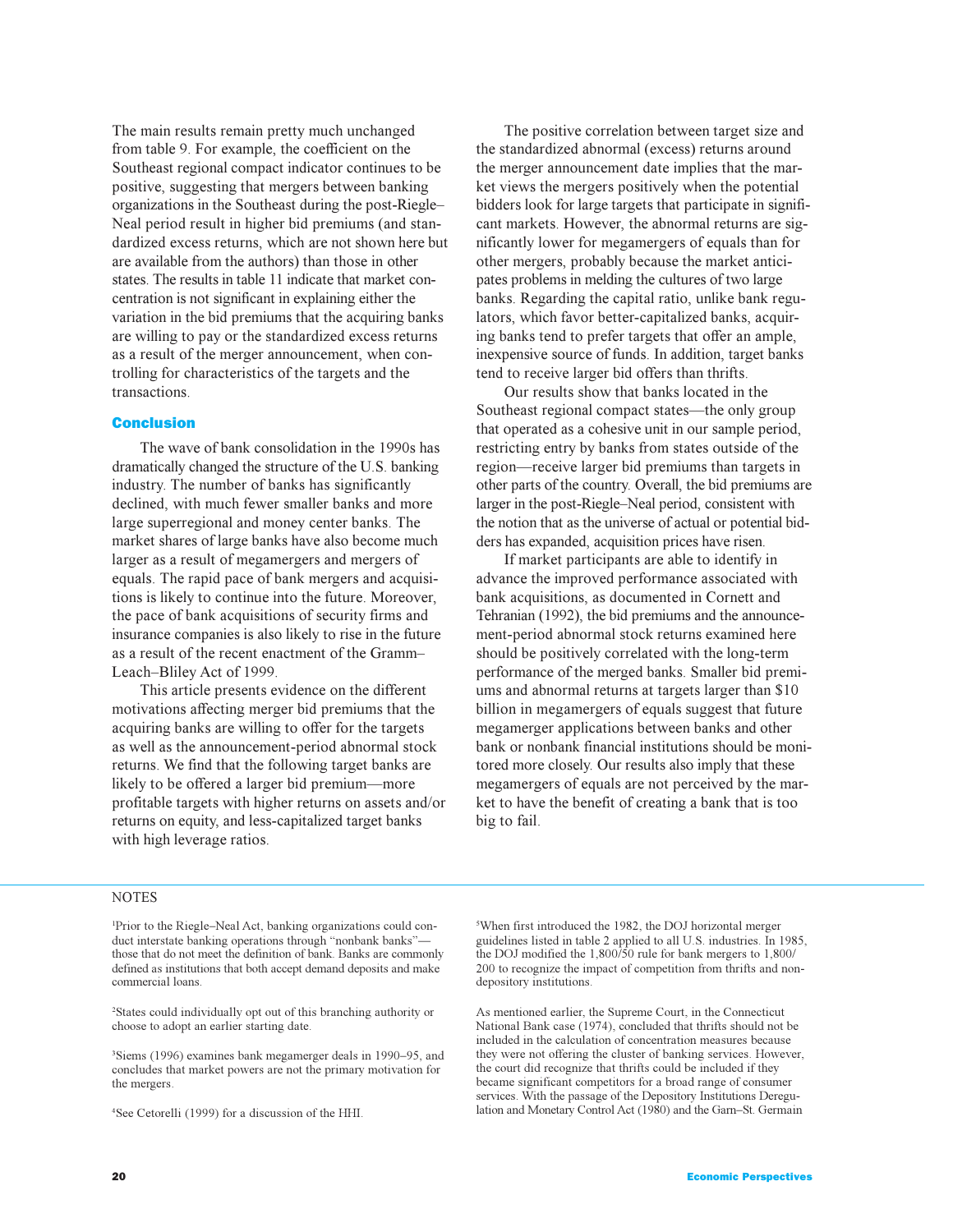Act (1982), which effectively deregulated the thrift industry, thrifts were authorized to compete with banks in providing the cluster of products previously unique to commercial banking organizations. By the mid-1980s competition from thrifts had grown to such a point that the Federal Reserve Board changed its rules regarding delegation of authority of the Federal Reserve Banks to give thrifts a weight of 50 percent when calculating concentration numbers, to reflect both actual and potential competition from thrifts. In some cases, it may give 100 percent weight to thrifts when they are significant competitors.

6 Healy, Palepu, and Ruback (1991) perform a similar study on nonregulated firms.

### REFERENCES

**Adkisson, J. Amanda, and Donald R. Fraser,** 1990, "The effect of geographical deregulation on bank acquisition premium," Journal of Financial *Services Research*, Vol. 4, July, pp. 145–155.

Amel, Dean, 1988, "State laws affecting commercial bank branching, multibank holding company expansion, and interstate banking," Board of Governors of the Federal Reserve System, working paper.

Bain, Joe S., 1951, "Relation of the profit rate to industry concentration: American manufacturing, *Quarterly Journal of Economics*, Vol. 65, August, pp. 293-324.

**Baradwaj, Babu, Donald Fraser, and Eugene** Furtado, 1990, "Hostile bank takeover offers," *J ournal of Banking and Finance*, Vol. 14, No. 6, pp. 12291242.

**Beatty, Randolph P., Anthony M. Santomero, and** Michael Smirlock, 1987, "Bank merger premiums-Analysis and evidence," New York University, Salomon Brothers Center for the Study of Financial Institutions, monograph, No. 1987a-3.

### **Benston, G. J., W. C. Hunter, and L. D. Wall,**

1995, Motivations for bank mergers and acquisitions: Enhancing the deposit insurance put option versus earnings diversification," Journal of Money, *Credit, and Banking, August, pp. 777–788.* 

**Berger, Allen N., Robert DeYoung, Hesna Genay,** and Gregory F. Udell, 2000, "Globalization of financial institutions: Evidence from cross-border banking performance," in *Brookings-Wharton Papers on Financial Services: Toward a Global Financial Market*, Washington: Brookings Institution, forthcoming*.*

Binder, John J., 1988, "The Sherman Antitrust Act and the railroad cartels, *Journal of Law and Economics*, Vol. 31, October, pp. 443–467.

7 Due to the sample bias problem stemming from this criterion, the result may not be applicable to small banks.

8 An exception is evident, however, for megamergers of equals (shown in table 8). That is, the abnormal returns are significantly smaller for money center banks with total assets more than \$10 billion compared with the rest of the population. The smaller stock price gain around the merger date for megamergers of equals of targets larger than \$10 billion may represent a higher cost of melding the culture of a large target bank with that of the acquirer.

Boyd, John, and Stanley Graham, 1991, "Investigating the bank consolidation trend," *Quarterly Review*, Federal Reserve Bank of Minneapolis, Spring, pp.  $3-15$ .

**Bradley, Michael, Anand Desai, and E. Han Kim,** 1988, "Synergistic gains from corporate acquisitions" and the division between the stockholders of target and acquiring firms," Journal of Financial Economics, Vol. 21, No. 1, pp. 3–40.

**Cetorelli, Nicola, 1999, "Competitive analysis in** banking: Appraisal of the methodologies," Federal Reserve Bank of Chicago, *Economic Perspectives*, Vol. 23, First Quarter, pp. 2-15.

**Cheng, David, Benton Gup, and Larry Wall,** 1989, "Financial determinants of bank takeovers," *Journal of Money, Credit, and Banking*, Vol. 21, No. 4, November, pp. 524–536.

**Cornett, Marcia Millon, and Sankar De,** 1991a, Common stock returns in corporate takeover bids: Evidence from interstate bank mergers," Journal of *Banking and Finance*, Vol. 15, No. 2, pp. 273-295.

**\_\_\_\_\_\_\_\_\_,** 1991b, Medium of payment in corporate acquisitions: Evidence from interstate bank mergers," Journal of Money, Credit, and Banking, Vol. 23, No. 4, pp. 767–776.

**Cornett, Marcia Millon, and Hassan Tehranian,** 1992, "Changes in corporate performance associated with bank acquisitions, *Journal of Financial Economics*, Vol. 31, April, pp. 211–234.

Desai, Anand, and R. D. Stover, 1985, "Bank holding company acquisitions, stockholder returns, and regulatory uncertainty," Journal of Financial Re*search*, Vol. 8, No. 2, pp. 145-156.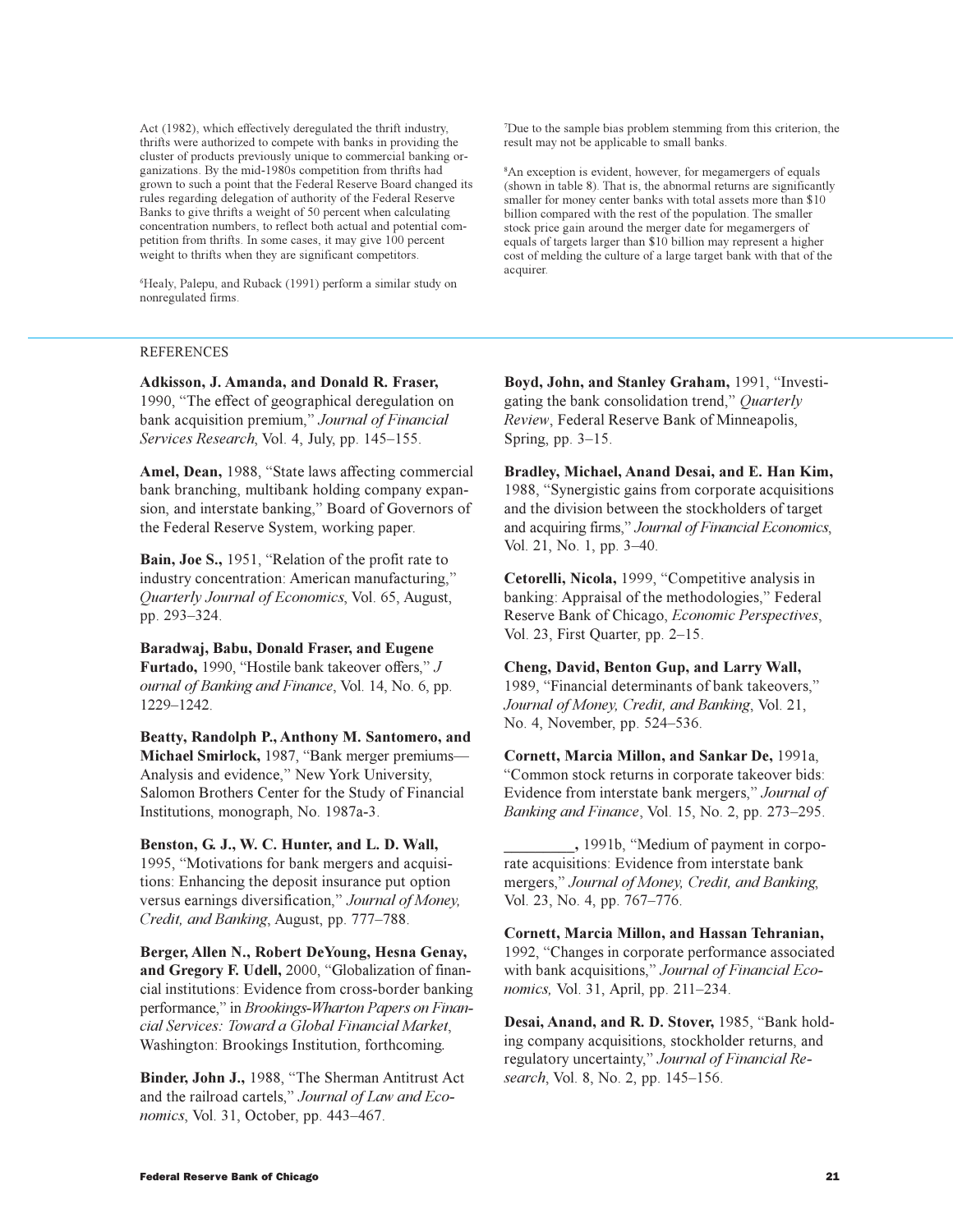**DeYoung, Robert,** 1999, "Mergers and the changing landscape of commercial banking," Federal Reserve Bank of Chicago, *Chicago Fed Letter*, September, No. 145.

**Dubofsky, D., and Donald R. Fraser, 1989, "The** differential impact of two significant court decisions concerning banking consolidation," Journal of Bank*ing and Finance*, Vol. 13, July, pp. 339–354.

**Eckbo, Espen, and Herwig Langohr, 1989, "Infor**mation disclosure, measure of payment, and takeover premiums: Public and private tender offers in France*, Journal of Financial Economics*, Vol. 24, October, pp. 363-404.

**Fraser, Donald R., and James W. Kolari,** 1988, Pricing small bank acquisitions*, Journal of Retail Banking*, Vol. 10, No. 4, Winter, pp. 23-28.

**Frieder, Larry A.,** 1988, "The interstate banking landscape: Legislative policies and rationale," Con*temporary Policy Issues*, Vol. 6, April, pp. 41-66.

**Healy, Paul M., Krishna Palepu, and Richard S.** Ruback, 1991, "Does corporate performance improve after mergers?," Journal of Financial Economics, Vol. 31, April, pp. 135–175.

Holder, Christopher L., 1993, "Competitive considerations in bank mergers and acquisitions: Economic theory, legal foundation, and the Fed," Federal Reserve Bank of Atlanta, *Economic Review*, Vol. 78, January/ February, pp.  $23-36$ .

**Hunter, William C., and Larry Wall, 1989, "Bank** merger motivations: A review of the evidence and examination of key target bank characteristics, Federal Reserve Bank of Atlanta, *Economic Review*, September, pp.  $2-19$ .

**Jackson, William E. III, 1992, "Is the market well** defined in bank merger and acquisition analysis?, *The Review of Economics and Statistics*, Vol. 74, November, pp. 655-661.

**Jensen, Michael, and Richard S. Ruback,** 1983, The market for corporate control: The scientific evidence," Journal of Financial Economics, Vol. 11, April, pp.  $5-50$ .

Kane, Edward J., 1998, "Megabank mergers and the too-big-to-fail doctrine: Some preliminary results, Boston College, unpublished paper.

**Kwast Myron L., Martha Starr-McCluer, and** John D. Wolken, 1997, "Market definition and the analysis of antitrust in banking, *The Antitrust Bulletin,* Vol. 42, Winter, pp. 973–995.

Neely, Walter, 1987, "Banking acquisitions: Acquirer and target shareholder returns," Financial Manage*ment*, Winter, pp. 66-74.

Palia, Darius, 1994, "Recent evidence on bank mergers," Financial Markets, Institutions, and In*struments*, Vol. 3, No. 5, pp. 36–59.

**\_\_\_\_\_\_\_\_\_\_,** 1993, The managerial, regulatory, and financial determinants of bank merger premiums, *Journal of Industrial Economics*, Vol. 41, March, pp.  $91-102$ .

**Rhoades, Stephen A., 1987, "Determinants of pre**miums paid in bank acquisitions*, Atlantic Economic Journal*, Vol. 15, No. 1, March, pp. 20–30.

**Rogowski, Robert J., and Donald G. Simonson,** 1989, "Bank merger pricing premiums and interstate bidding," in *Bank Mergers: Current Issues and Perspectives,* Benton E. Gup (ed.), Amsterdam: Kluwer Academic Publishers, pp. 87-106.

Rose, Peter S., 1991, "Bidding theory and bank merger premiums: The impact of structural and regulatory factors," Review of Business and Economic *Research*, *Vol.* 26, *No.* 2, *Spring, pp.* 22–40.

**Saunders, A.,** 1997, *Financial Institutions Management: A Modern Perspective*, second edition, Chicago: Richard D. Irwin.

**Savage, Donald T., 1993, "Interstate banking: A.** status report," Federal Reserve Bulletin, Vol. 73, December, pp. 1075-1089.

**Schipper, Katherine, and Rex Thompson,** 1983, The impact of merger-related regulations on the shareholders of acquiring firms," Journal of Account*ing Research*, Vol. 21, Spring, pp. 184–221.

Scholes, Myron, and Joseph Williams, 1977, "Estimating betas from nonsynchronous data," *Journal of Financial Economics*, Vol. 5, No. 3, pp. 309-327.

**Shawky, Hany, Tobias Kilb, and Carsten Staas,** 1996, "Determinants of bank merger premiums," *Journal of Economics and Finance*, Vol. 20, No. 1, pp. 117-131.